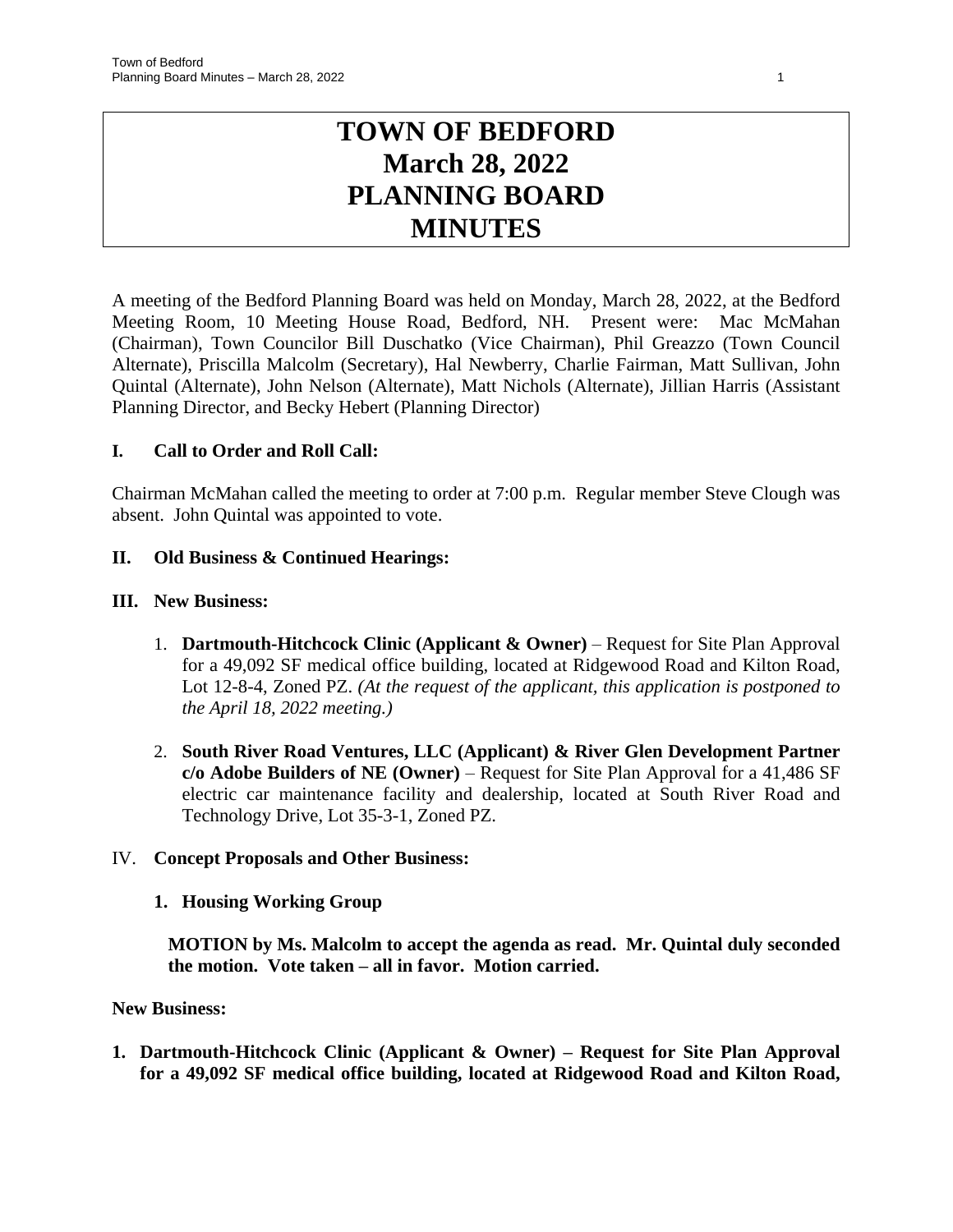**Lot 12-8-4, Zoned PZ.** *(At the request of the applicant, this application is postponed to the April 18, 2022 meeting.)*

This application for Dartmouth Hitchcock Clinic has been postponed to the April 18, 2022 Planning Board meeting.

Ms. Hebert stated, before we open Item #2, I would just like to state, again for the record, that the Dartmouth Hitchcock application, at the request of the applicant, this application is postponed to the April 18, 2022 Planning Board meeting. This announcement will serve as public notice of the change for the meeting date.

# **2. South River Road Ventures, LLC (Applicant) & River Glen Development Partner c/o Adobe Builders of NE (Owner) – Request for Site Plan Approval for a 41,486 SF electric car maintenance facility and dealership, located at South River Road and Technology Drive, Lot 35-3-1, Zoned PZ.**

Jeff Kevan of TF Moran was present to address this application for site plan approval. We did the survey and civil engineering on the project. Elias Patoucheas, project developer, was also present.

Mr. Kevan stated this is currently a vacant parcel of land and it is Map 35, Lot 3-1, at the corner of South River Road and in the southern intersection of Technology Drive. Technology Drive has a loop that runs up and there is a traffic signal at the opposite end of Technology Drive. This is at the intersection where Autumn Lane is T'd off across from that. Land Rover is diagonally south, west from this site is Sullivan Tire directly across the road from Technology Drive, the New Hampshire Sportsplex is just further southeast of this, and then Mark's Showplace is across the road. This parcel of land was part of the original River Glenn development that was developed that started around 1997-2000, and at that time they had identified this or blocked this out as a commercial parcel of land as it was tied to their development at the time. They constructed a good part of Technology Drive that was associated with all of the housing that they constructed at that time. They also did some widening of South River Road, relocation of poles and some other work as part of their overall development. The parcel is 6.19 acres. As you are looking at it on your screen, South River Road runs across the bottom of the page, Technology Drive is to the right, what was for a short time Noah's Event Center is on the left-hand side, the River Glenn housing portion is to the east, or to the top of the page. Adjacent to that property line right now they have a series of carports/garages, in between us and them they put a 13-foot landscape easement across their property and a 20-foot landscape easement on our side of that property line.

Mr. Kevan stated what is being proposed is a 41,486 square foot 1-story building that is for automobile maintenance and sales. This is for an upper-end electric automobile dealer, and as part of that, the majority of this building is preparation maintenance and parts and so forth, so out of the 41,486 square feet there is roughly 5,000 square feet of showroom and what not. They see a lot of their businesses purchasing online so that they don't have as much traffic as far as people coming onto the site. Roughly 36,000 square feet of this building is service bays and prep bays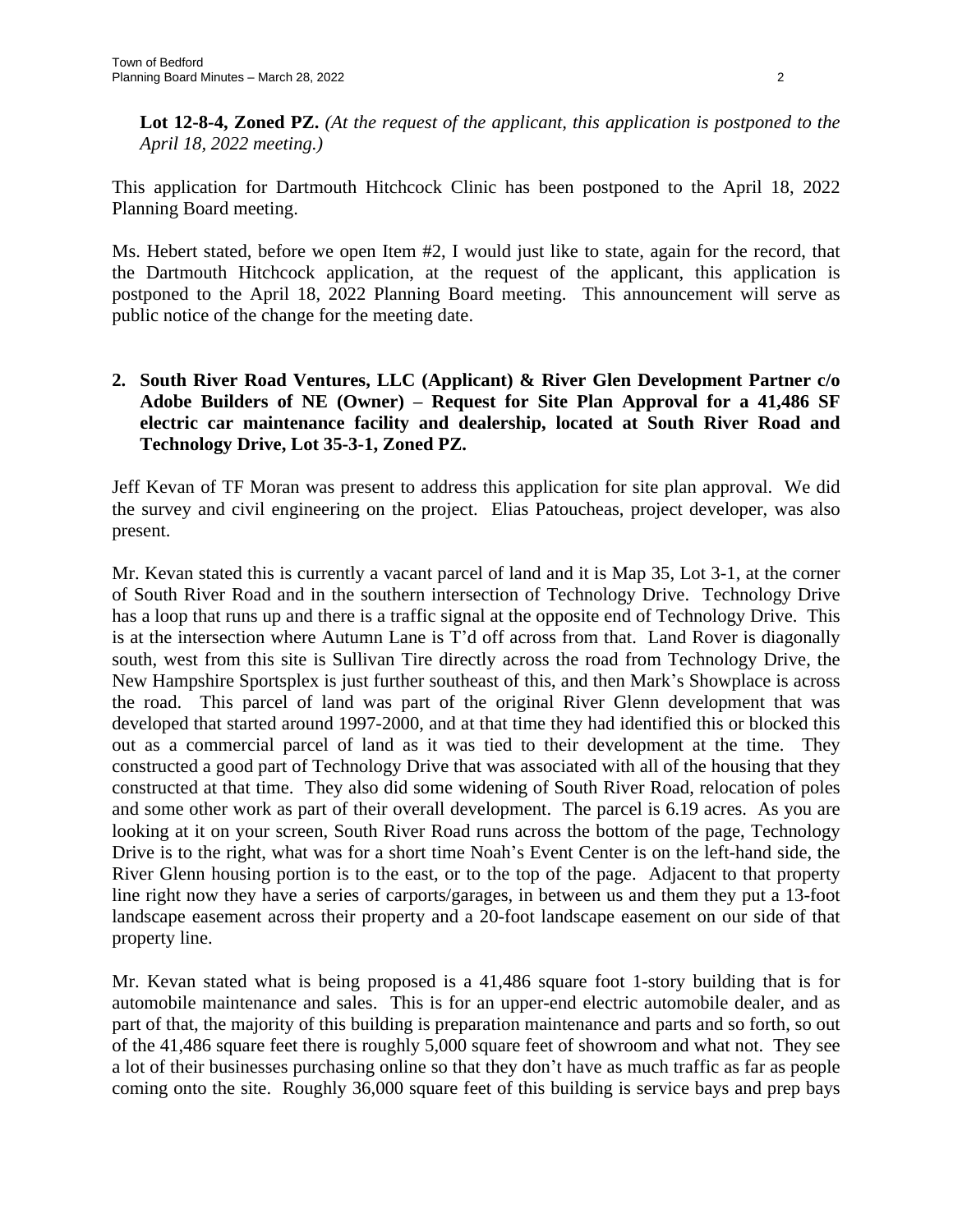for the cars. People will order vehicles and then the vehicles would get dropped of here and people would come pick them up. For that 41,486 square feet there is roughly 30 bays of maintenance and prep within this building. As far as parking goes, what is required 165 spaces and we are proposing 221. If you break down that parking calculation, they have 50 spaces for customer parking, new delivery or inventory is roughly 65 spaces, 53 spaces for employees, and then another 53 spaces for service spaces where people drop cars off or leaving them, which comes up to the 221.

Mr. Kevan stated for utilities, the site is serviced by EverSource electric. There is a series of poles that run along South River Road, there is a 12-inch water main, so there is a 30-foot water and grading easement across the front of this site, as well as a road widening easement that had been given to the DOT. Electric and water will come in off from South River Road, gas is Liberty Utilities where this is a connection point at the driveway that will be brought into the site, sewer actually comes through the River Mead development and they left a sewer manhole. Just on our site you can see where the cursor is there is a sewer manhole and a drain manhole there, so they had actually designed to accommodate commercial development on this site and left sewer and drainage there for it, so we will be tying into those as well.

Mr. Kevan stated there is a significant amount of grade change on the property. South River Road varies in height from 216 to roughly 206, 204 at the intersection, so there is a high point roughly in the middle of the site. As you are looking at the layout, you can see this little square kind of in the middle of our property and that was a NE Telephone equipment building, so a telephone equipment building and easement, so they have equipment there and we have to leave that easement alone as well. Technology Drive drops significantly from say 204, 205 at the intersection down to 197 at our driveway, so there is a fairly good pitch to the roadway. What we are doing with drainage on the property is we are collecting the runoff and we have three proposed StormTech systems. One will collect this front parking lot in a StormTech system in this location indicated on the screen, and have an overflow that would tie into the Technology Drive system. The majority of this parking lot back here goes into a StormTech system that daylights; there is a small wet pocket here and a culvert that crosses actually east-to-west, so it flows across South River Road in this location, so we are treating the runoff and recharging and then having an overflow that goes to that wet pocket before it discharges. Then we have done a smaller StormTech system on this side that ties to the drainage manhole in this location, and if you go back to those original calculations, they had allowed X amount of flow to the leave the site at that point. We also tie our roof runoff into that drain line. The drainage calculations show that we are providing the necessary treatment and recharge that the State looks for and we are reducing or meeting the runoff rates in all directions so that we are not impacting any adjacent properties by what is being proposed.

Mr. Kevan stated for lighting we are showing 20-foot tall poles with shoebox style lights, and we have provided a photometric plan. All light is contained on site; I think we meet the regulations. The staff has asked us to take a look at the fixture to see the lighting levels directly into those poles are a little bit high and they have asked us to look at them to see if we can change out that fixture or use a different fixture that would produce a little bit lower lighting levels in those hot spots and we have agreed to do that.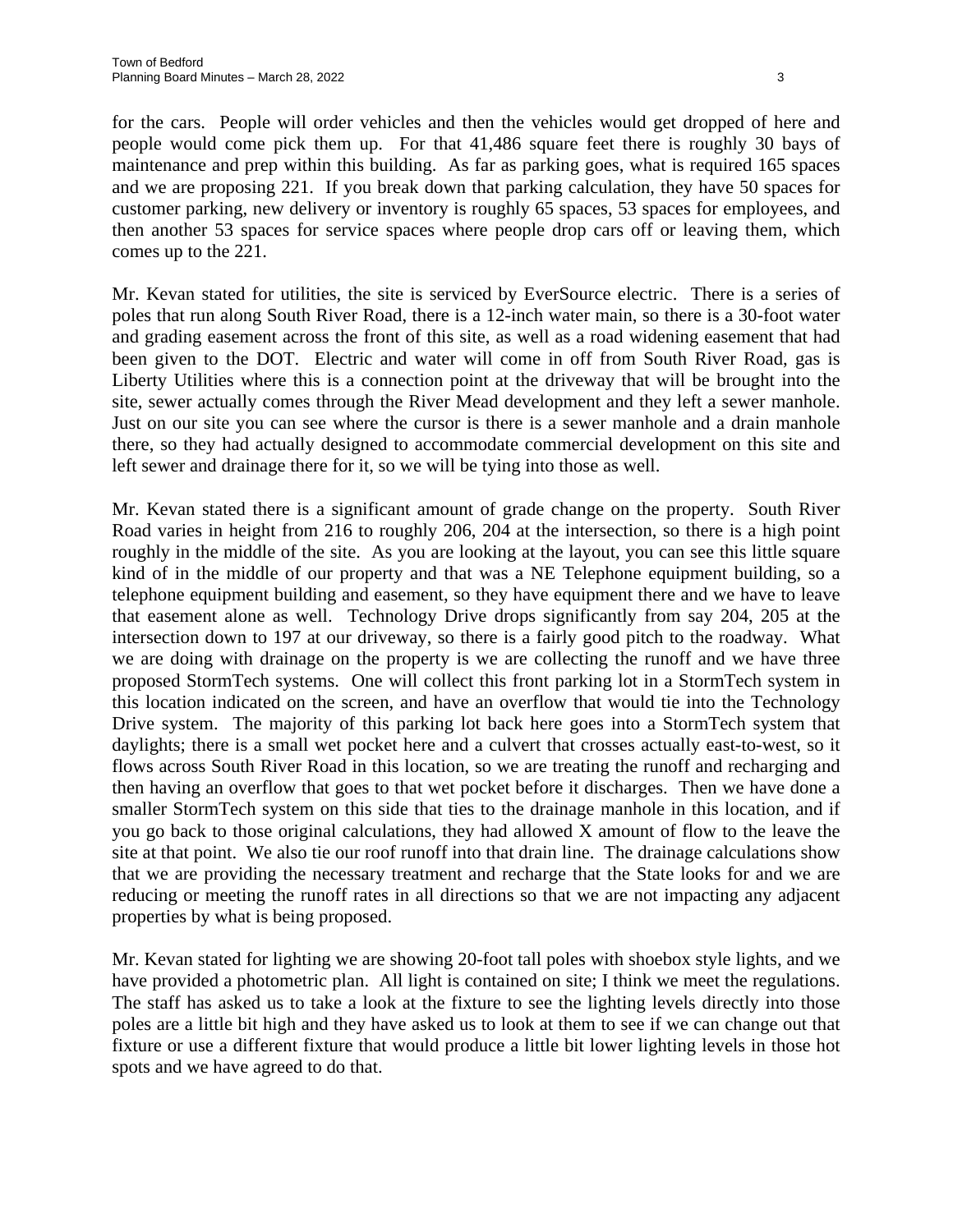Mr. Kevan stated with regard to landscaping; if you look along Technology Drive what we have done is we have proposed a series of red maple, beech, pin oak, and a few spruce trees in this location. Across South River Road we are using similar tree species; we have also identified some existing trees that we are going to preserve. Initially we had gone out and identified them in this utility easement, or NE Telephone easement, staff was concerned that they may get cut down by that utility, so we have gone back out and we will show other mature trees that are adjacent to that easement but on our property and in and adjacent to this wetland at this end. We are proposing to save or utilize say eight or nine existing trees plus plan additional trees in this location as well as some shrubs. Adjacent to the Noah's property, as I mentioned, we are basically abutted against their parking lot in that location, they have about 20 feet of green on their side and we have I think 20 or 25 feet on our side as well, so we have planted some hemlock and some arborvitae around this dumpster location and we have left some areas that would be open for snow storage and so forth. On the east side along the River Glenn development, again, these are those carports, we have proposed plantings that include some Canadian hemlock and some crabapple trees as well as a variety of shrubs of different heights and what not to just try to break the mass. Staff asked us if we could look at that area to increase our plantings or increase our buffer and our landscape architect has done that, we have agreed to add plantings. With internal islands there are some pin oaks and river birch and in addition, some shrubs in there. The way we look at this is that the delivery vehicle would come in and run the length of that east side of the building, come around the back, unload in the back of the building, store the vehicles for delivery or inventory would then be brought to this front area for this inventory area and then that truck can make that turn and then come back out of the site.

Ms. Malcolm stated I see that you have six charging stations at the north end of the building. Is that correct? Mr. Kevan replied yes. Ms. Malcolm asked is that the only place you are going to have charging stations? Mr. Kevan replied yes. The tenant has talked about just having charging stations for the vehicles on their site, there wouldn't be anything that would be there for the public to pull in and charge a car. Ms. Malcolm asked so if somebody has purchased a vehicle from this dealership, they cannot come back and charge their vehicle there? Mr. Kevan replied that would be my interpretation of what we have been told. Basically if they have a vehicle there for maintenance or what not, they might charge that, and then vehicles delivered but it was focused on people that were being serviced. If you are just coming by and want to stop for a daily charge, that wasn't what they had intended this for. Mr. Nelson stated that seems highly unusual and unlikely, and I was going to hit that point on the traffic study to understand if that was modeled in here or not. So the charging stations will not make their availability known to any vehicles of that type? Mr. Kevan responded that is what we have been told. Mr. Patoucheas stated the charging stations are there for customers that are there for service or vehicles that are there for service. If you are an owner of an electric vehicle, you can't just go and pull up and charge there. Unless you are there for service, but it is not "open to the public." Mr. Quintal asked so it won't show up on the GPS map is what you are saying? Mr. Patoucheas replied right. Mr. Nelson stated that seems exceedingly different than the model that most vehicles are following right now, that is the only reason it seems odd to me. Mr. Fairman stated I would like to know why. There is a lot of talk about charging infrastructure in this country and maybe the government paying for charging infrastructure, which doesn't seem right to me, I am very much for electric vehicles, but doesn't the company have some responsibility for providing charging stations for the public? This is at a major intersection, on a major highway, with a major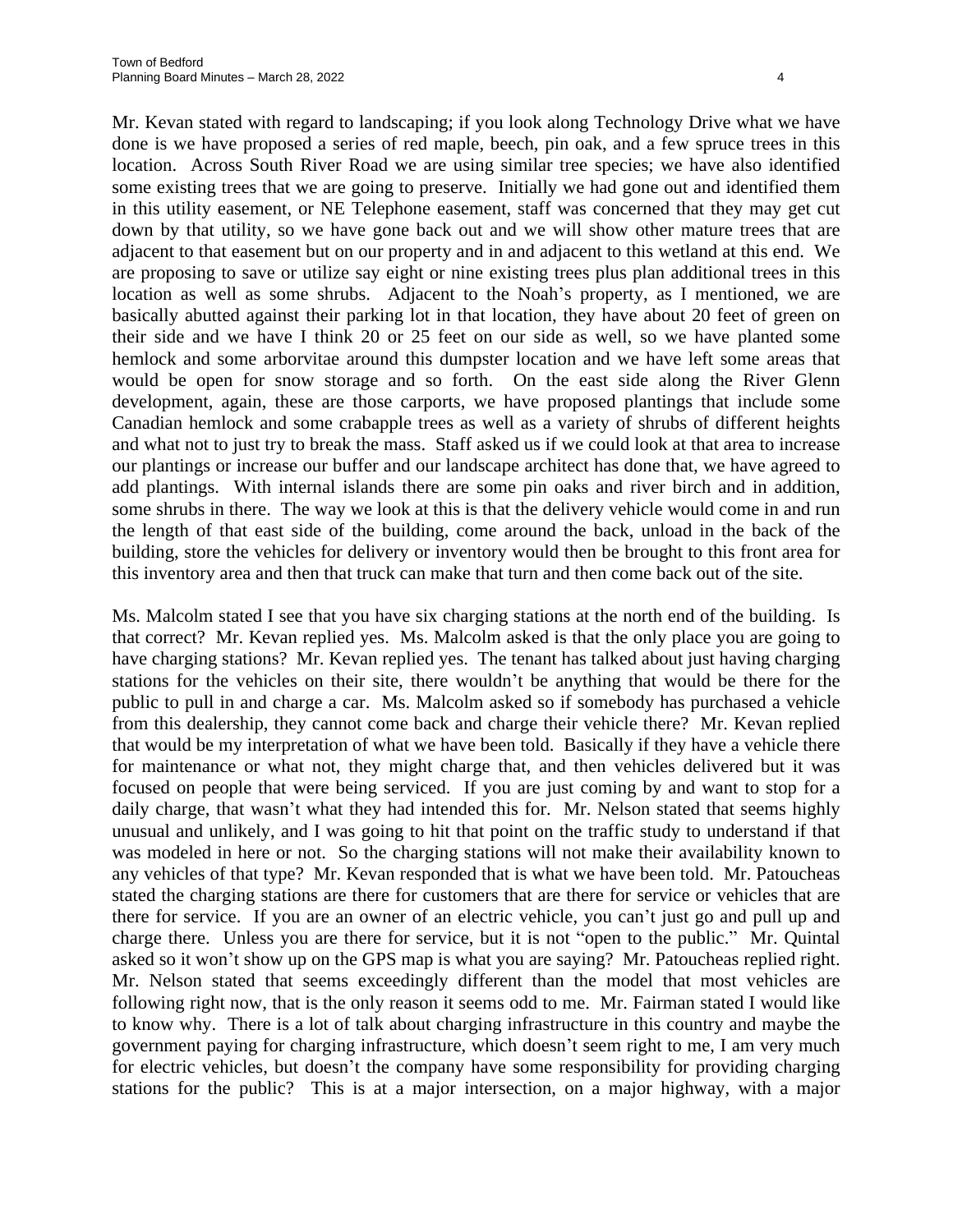intersection to the airport and you are not planning to provide any public charging stations. I think that is wrong. I think you should have at least a dozen for the public and that should enter into the traffic study and everything else. I think the company, whichever company this is, and you are not telling us, needs to step up and recognize they have some responsibility for providing charging stations for the public and I don't understand why you are not. Mr. Sullivan stated especially when this company's closest charging stations are in Hooksett. Mr. Nelson stated it wouldn't be that company because that's not the way it works. I take my car to the service station in Dedham and there are eight bays there, those eight bays are available on the network, it tells you that they are there, anyone can use them, but that is a certain brand. Mr. Fairman stated I don't understand the position this company has taken. Mr. Newberry stated I would think it would be in their interest to provide some public access, but that is just my opinion. Mr. Nelson stated there are two concerns, I think. One is that either you provide the access and there is no access right now or that is not the model. The model works the way it works at every other service center for an electric vehicle, which is it is just part of the node and then the traffic study will be significantly skewed. It will be off by an order of magnitude because there will be people using that because it shows up on your thing and it says you can go here; it is right off a road. It is not a good or bad thing, if that is the way it functions, we need to be aware of that so that you can model it properly in there. if you are going to say nobody can use these and they are sitting there, I think that is a different kind of issue. Mr. Fairman stated that is my issue. Mr. Newberry stated I would agree that that would certainly impact the traffic, but just from a business perspective, it seems to me if you are selling and servicing electric cars and you are not providing any charging stations, it doesn't sound like a reasonable business decision, but if that is the way they want to play it, that's fine, it is not up to us. Mr. Fairman stated I disagree, Mr. Newberry, that it is a business decision. It is a public issue as well, because we need a charging infrastructure in the country, and I think the companies that are making and selling electric vehicles need to step up and provide charging stations for the public as part of the infrastructure of the country. I do think it is a public issue. I don't understand their positon on that, and this is an area that can take the traffic. I don't see that there is going to be a big issue on traffic having gotten the final read on it, but it is all good roads, it is right on the highway, easy in-and-out, and they have plenty of parking spots to enlarge and go into more charging stations. Mr. Newberry stated I would agree with you, Mr. Fairman. I would rather see a few less parking spots and some space given over to some charging stations that are available to the public, but I guess that is up to the developer. Ms. Malcolm stated I agree with both of you gentlemen. I just think it is an environmental decision. If you want to sell an electric vehicle, then you should do whatever you can to provide infrastructure to support electric vehicles. Chairman McMahan asked are you set up financially with your organization that you can sell the fuel for people as they come in? Mr. Patoucheas asked sell the electric? That was not the plan. According to this potential user, these charging stations are there for their service vehicles, people that are there for service to use. They weren't necessarily open to anyone to just come in and park there and charge, like you would see in other public parking lots or in large mixed-use complexes with office or retail where you have designated areas for people that are working there or living there to charge their vehicle. I think this is a little different where this is a specific tenant use, it is mainly a service facility whereas these other areas that believe you are referring to and describing, because I have seen them myself, are publicly owned but really either, again, in municipal lots or part of larger projects where you have people that are there for the day either working or living. I think that is where I have seen many of them. I am not sure about the rest of the board.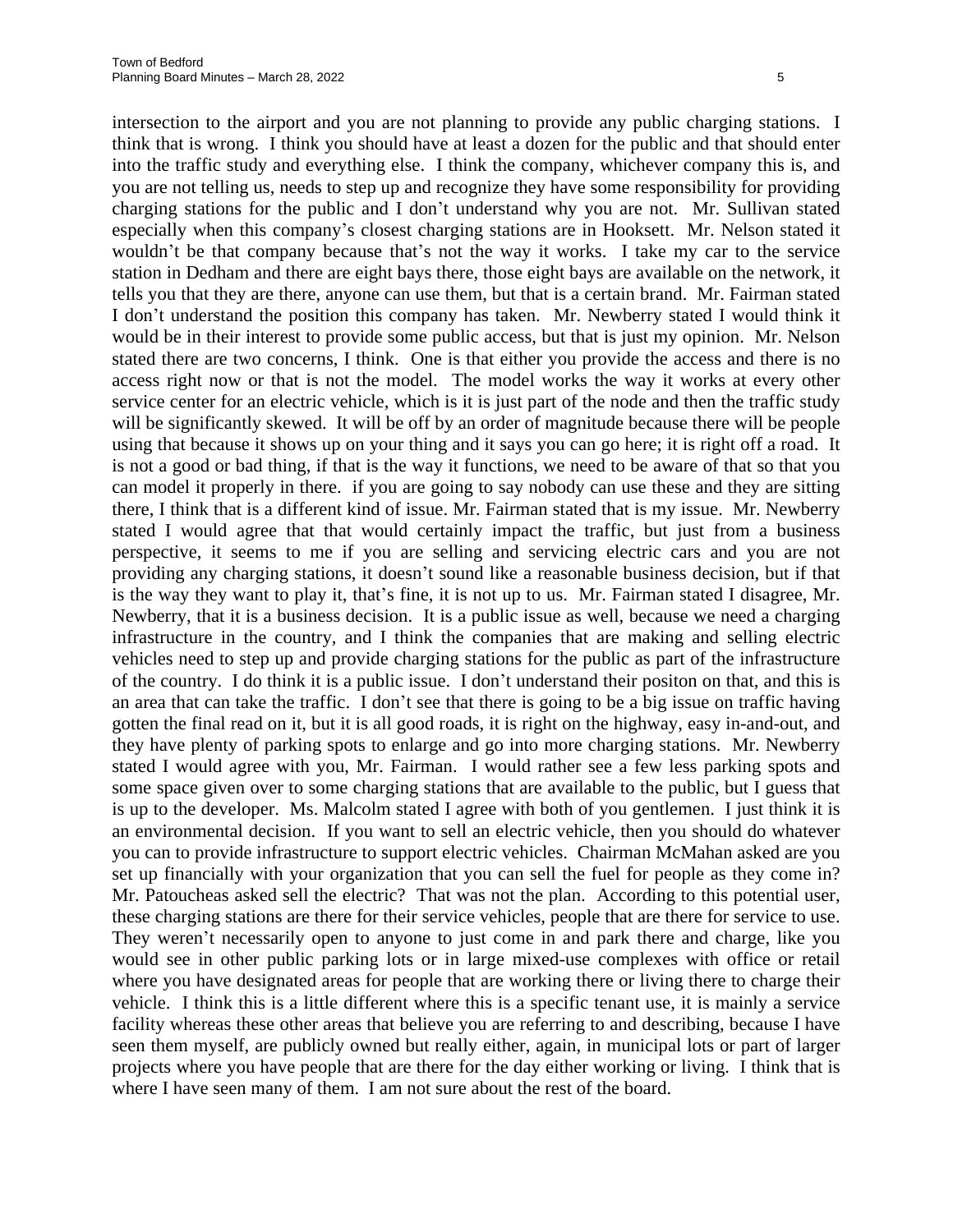Chairman McMahan stated before we go on, I am not familiar with the charging stations and I know very little about electric cars. The one that you go to in Durham, is it just free where you stop by, just charge your car and go? Mr. Nelson replied it is in Dedham, MA, it is part of the service center and I am sure they charge the cars that are there for service at these stations, but those stations are open to the public and anyone can use it. There is a charge that is assessed when you use it, but the availability of those things are broadcast to a network and they say someone is either using it or not using it. You can at any given time, which I am assuming any manufacturer of electric cars is building that similar functionality into their vehicles, which is to identify where in the network the openings are and that they are used. Again, if that is going to be the way it is, then you need to make sure that we assess that in the study and understand it and bring it in, and if you can increase it, the accessibility of that, that should be part of something that you may want to entertain. Mr. Fairman stated I don't know how many times I have gone to an airport and gone on a trip and come back from a trip and gotten in my car and say I have to stop at a gas station, and the same thing will happen with people that are driving electric cars. They will come back from a trip and say I need to get to a place that I can charge and this is the perfect location for it. I frankly think that this tenant or owners, or whoever it is going to be, cares about the public at all, they not only put in a dozen or 20 charging stations, but put signs on the roads and put up on the FE Everett Turnpike and coming from the airport signs that say charging stations. I think that is the type of companies that we want in Bedford that care about the public, and if you don't care about the public, then go to another town. Mr. Patoucheas stated one thing that I forgot to mention is that, again, this proposed business is for the repair, maintenance and sale of these automobiles. If it were open to the public to come in and charge whenever they need to, there are certain lability issues with people pulling into this place of business, other cars coming in and out, other customers there, new cars being dropped off, the circulation, this isn't a gas station where it is set up that way. Mr. Fairman stated you could have a section that is set up that way. You have plenty of land, plenty of parking places, you could take this corner on the right end of this building and make that set up for public charging. The way you designed it it is not but it could be. Vice Chairman Duschatko stated not to fall over Mr. Fairman's point but to follow up on it and what Ms. Malcolm said, you made reference to charging stations being on public municipally owned land. I think Mr. Fairman makes the point and I share it with him is that it is time for the private people that are getting the benefit of this type of thing is to make that investment to support their customers. This is a place that certainly has enough space to be done, it is in a good location, we don't think it is going to impact the traffic because of the flow of the roads, and maybe it is time we start looking at requiring that if people want to make investments and get the benefits of being in our community put something back into it, which would be investing in charging stations rather than waiting for the community, the state or the federal government, i.e. the taxpayers to pay for it. Mr. Kevan stated just so you know, a lot of these places are looking and as far as new developed gas stations and what not and they are either setting up where they would rent or control spaces on those gas stations so that they could put their charging stations and there are ones that are universal and there are ones that are for certain vehicles, and I know that on several of the new gas stations that are being looked at, there are these charging station locations because that is where people are used to going are to a gas station on a corridor and that is what the State is looking for to get charging stations on certain primary corridor initially and these locations where they are in place, a lot of them are putting a little bit larger space inside the service station so that someone can go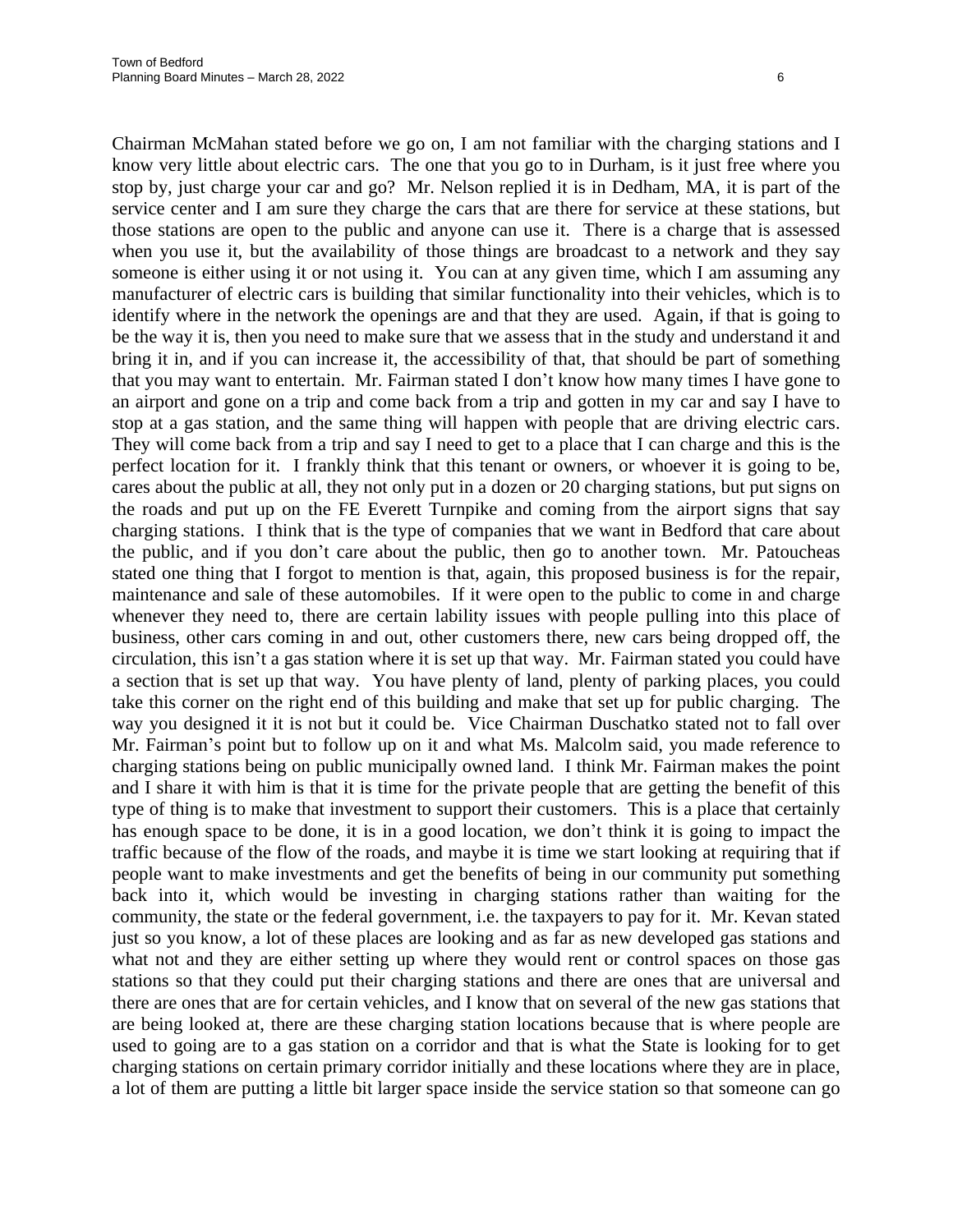in and sit down while their car charges and so forth. I know a lot of them are looking at that. Vice Chairman Duschatko stated that is fine. The Town of Bedford has nothing to do with that; the Town of Bedford does have control over what this particular site is developed as, and if we want to put in adequate charging stations to support this business, as well as our others, then I think we can make that a requirement. That is my position.

Ms. Malcolm stated you started this presentation with a slide that showed not just this little area where you want to develop but around it. There is a lot of housing down there; I think that they are wasting an opportunity to sell electric vehicles to all of these people in those houses because you are not making this user friendly, you are not making this welcoming. This is just like a warehouse. Vice Chairman Duschatko stated this is exactly what it is.

Mr. Newberry asked can you walk us through what you anticipate the circulation to be? Will there be spaces designated for different customers, employees, inventory, and kind of detail that for us and how somebody just rolling in there is going to know where to go and how to get there? Mr. Kevan responded the grades on here are fairly interesting in that at the street or at roughly 198 here, the bulk of this site is at 211, so we have a platform at the base of the driveway but then we come up at 8 percent to get into the site, that is why we have this long island to separate so we can make some grade change and then flatten this parking area. Mr. Newberry asked is that a retaining wall there? Mr. Kevan responded no. Customer parking is up in the front area here and then the inventory and vehicles that are dropped off is located in this area as shown on the screen, here would be employee parking in this back corner, and then the service vehicles are located here.

Mr. Newberry asked can you go to the landscaping plan. In that southwest corner there were a bunch of things going on there graphically that I couldn't quite identify. Maybe just walk us through what is going on there. It looks like there is some security fixtures and things like that in that area. Mr. Kevan asked you are talking about this area right here at the corner of the intersection? Mr. Newberry replied no, the whole parking field there from midsection to the south. Mr. Kevan responded they have some bollard and chain, what they called secured parking area, and that is all that it is. A standard bollard that they chain off and I think that is just if the public is out there and they have vehicles that have been delivered, they secure this lower area here as part of their inventory. Mr. Newberry asked so the whole perimeter of that area will be some kind of blocked off area? Mr. Kevan responded yes, it is not fencing, it is actually just bollard and chain connection. Mr. Newberry stated more like what you would see on a wharf? Mr. Kevan responded probably black chain with bollards that are standard height and they would be black in color. It is not a fence barrier but it is to keep the public from going in to the vehicles that have been already sold.

Mr. Newberry stated related to that, has VHB reviewed the tractor trailer traffic. Looking at that diagram, it looked like if you are 6-inches off the line, you are not going to get in or out of there. If there is a frozen snowbank, good luck, I am just curious if VHB has reviewed that. Mr. Kevan responded we had some brief discussions and there is some roundings that we can do in here. The trucks make the circulation pattern, there are some different lines for overhang on those trucks and what have you, but the truck does make it in through here and I think the program that we use is relatively conservative, but the truck can make it. We did have some brief discussions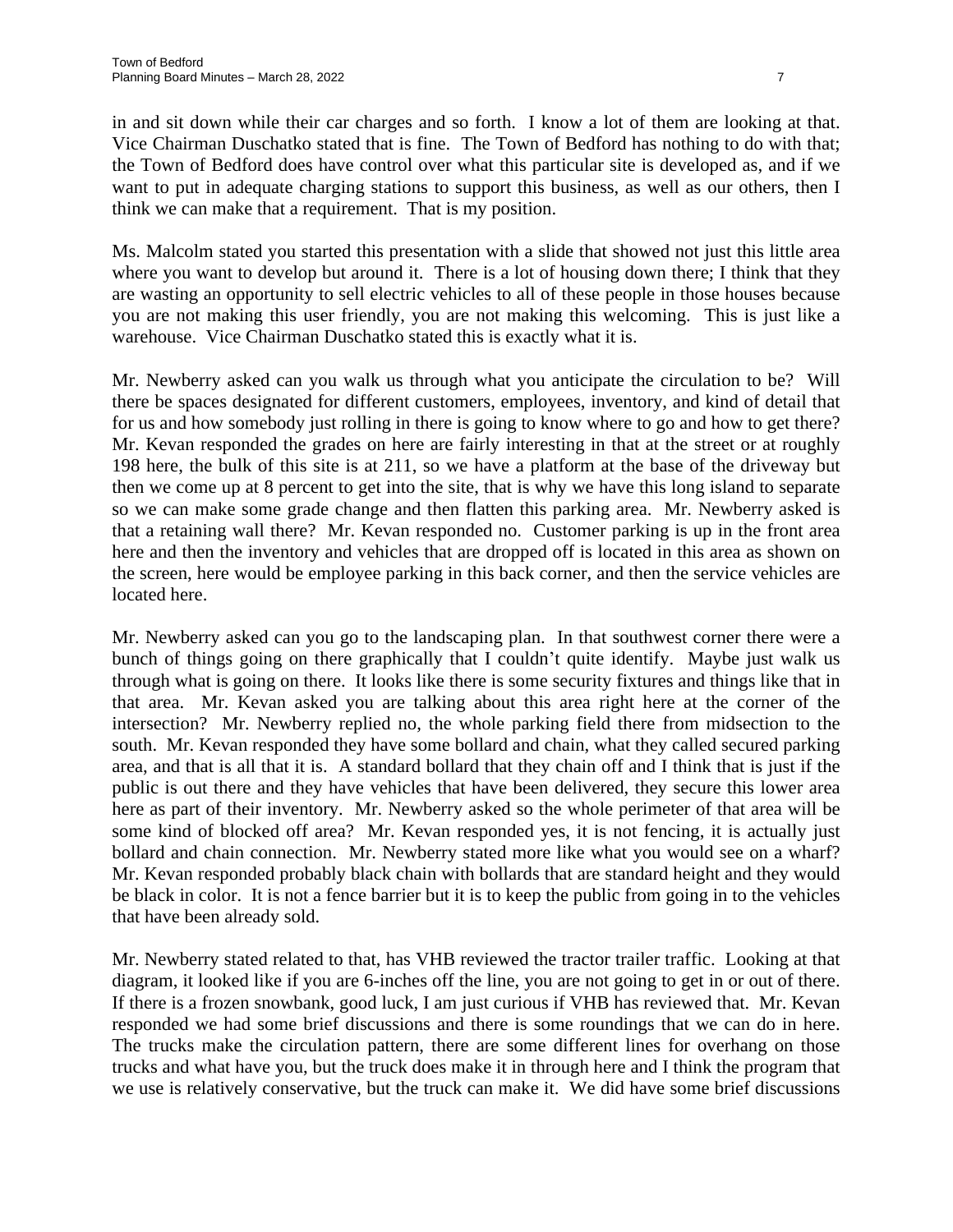on if we could do a little bit of rounding on some of these curves in order to ease up some space. Mr. Newberry stated and the diagram for the fire ladder truck; has that been reviewed and agreed with the Fire Department? Mr. Kevan responded yes.

Chairman McMahan stated for the folks that are advocating, and I can understand why you would want that, is it the suggestion that the applicant would provide this charging free? All who spoke with regard to the charging stations replied no. Mr. Nelson stated just to make the stations available. Chairman McMahan stated I just wanted that clear in my own mind.

Mr. Fairman stated I would like to follow-up something that Mr. Newberry said. I don't understand on the entrance you said that is not a retaining wall and yet to the west of this island it is flat, at an upper level from the entrance as it comes up, isn't some of that a retaining wall? Mr. Kevan responded this isn't flat, so parking can be at 5 percent and the driveway is at about an 8 percent. So there is some grade difference in here but there is no retaining wall in there.

Mr. Nichols stated I think the discussion is good. I certainly would prefer to have charging infrastructure, if that is a requirement that we can place, however, I think it is important to note that the presences of this kind of facility would, in and of itself, be an addition to the community. I would prefer to have the charging, I understand all of that, but I think this kind of facility is definitely an addition to the community and will bring the right type of traffic that we want. Chairman McMahan stated I agree with that; I agree with a lot of what has been said. The concern that I have is whether or not we can make this change as a pass/fail based on his property, his business and his preference. Are we willing to turn this down? Mr. Fairman replied yes. I need to step up and not vote for it without public charging stations somewhere between 12 and 20 charging stations and therefore the traffic study, I believe, needs to be redone to include those and that is where I stand. I am not interested in companies coming into Bedford that are not interested in public service. Mr. Newberry stated Mr. Chairman, rather than approaching this as an up or down, would the applicant be willing if we were to table this to consult with their tenant on possibly addressing that issue. Chairman McMahan stated I would certainly agree with that. Any thoughts from the Board? Ms. Malcolm stated I agree with that. Chairman McMahan stated hearing no objections to that, then we can start off with that.

Attorney John Cronin, Cronin, Bisson and Zalinsky, stated I am here on behalf of the applicant. One of the other things I think that is a question mark, for this proceed, and with all of these deals I know you hear it from everyone, it is a time issue. There is the waiver piece, and if that was looked upon favorably, I think we could move forward to the next step. In terms of, I get Mr. Fairman's positon and it is no surprise and he is strong on it and others, but it is the first I have heard where government is dictating what private business can do on their property. I am not going to get into that debate this evening, if you elect to condition it on the provision of that for the benefit of the public as opposed to the customers, we can deal with that condition if that is so imposed, but I want you to think for a second of all of the different businesses out there and I think it is unfair to say that we don't want people in this community, which is a subdivision of the State if they are not interested in providing electric car charging stations. There are a lot of businesses here in this community, really good ones, that care about the public that don't have stations now for charging and won't in the future and they certainly won't have them at their own costs and expense. There is also significant money, I don't think it is a money issue, I know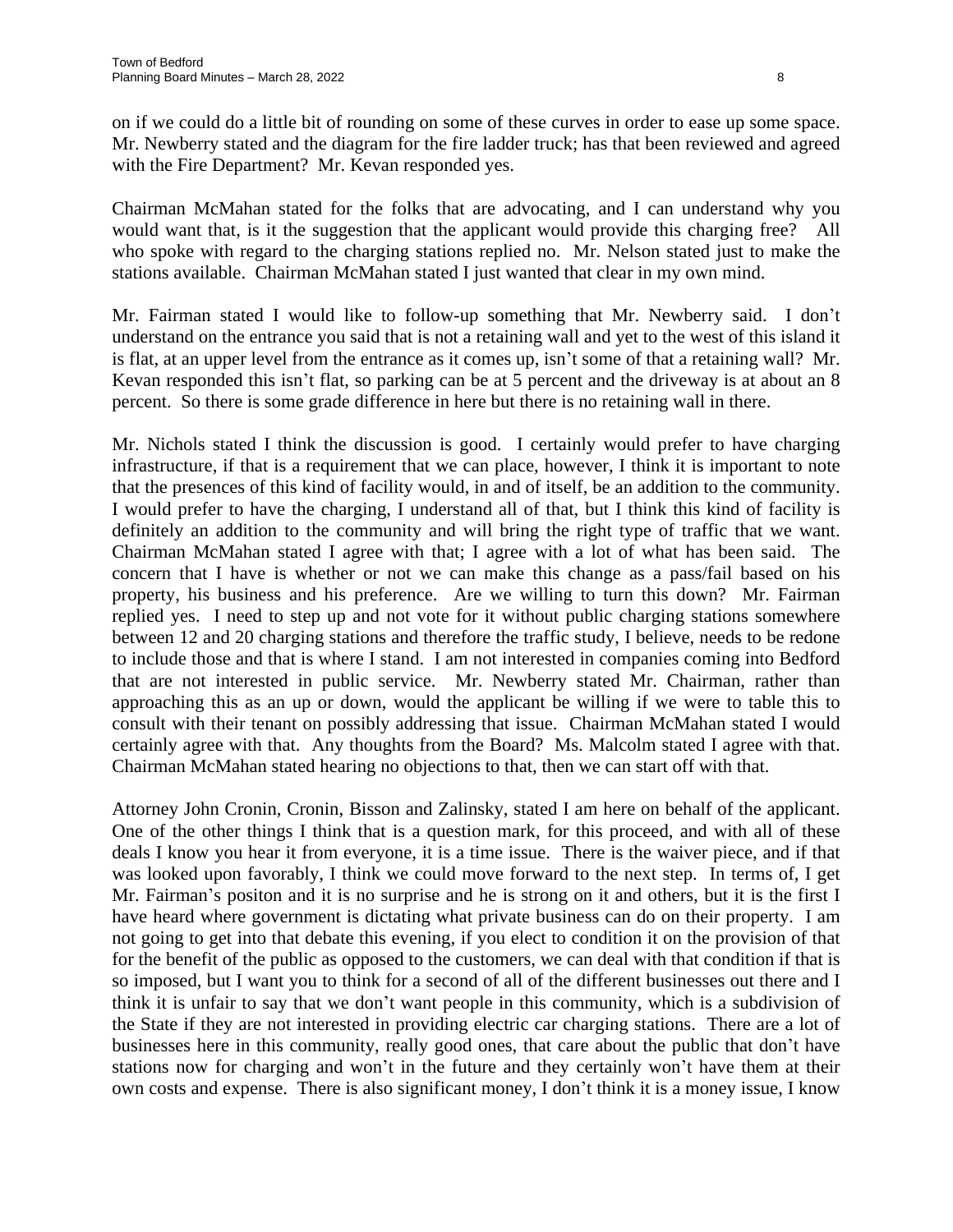the State recently has come up with some direction to add more of these stations along the Route 101 corridor and Route 3, and in fact, I think there is a plan in the works that we have been working with Ms. Hebert that will come before you that has added a number of charging stations on Route 101 if that particular site is approved. I think from the businesses perspective, these folks know how to run their business, they have been doing it nationwide, they have made a decision for their business for the benefit of their customers not to have a public open section for refueling. It would be like having a gas station in your lot if you are a regular car dealer. I can't say what all of the fundamental reasons are for that decision but that is something that they generally don't do and didn't want to do at this particular location. We can still have that conversation with them but I would ask if the Board would entertain taking up the waiver. This is in the Performance Zone and taking a look at the preamble to that particular section that talks about the intent and I think this particular use hits squarely on the technological changes that it talks about when crafting in the traditional ordinance a list of uses and making a table up for uses, it is hard to envision what uses are going to come forward in time until the next revision and how to deal with them. Being an innovative land use control you have discretion under that section. When you go to the Table of Uses here, there is a section that allows motor vehicle service in this particular location but there is a footnote that is tied to 37 of the Table of Uses, which specifically excludes the sale of automobiles, so we would have to get a waiver for this to advance forward. The provisions of that waiver criteria that is stated out in the staff report, the general performance issues that are in the section in the Performance Zone, we believe this particular use meets them, certainly it is a use that is conducive with that area. You have Range Rover right across the street, you have Mini Cooper that is a recent establishment up a little bit further north on that bypass, across the street you have the Cabaret there, which I know probably for the long term that may not be the highest and best use, but that is tired and it is clearly a commercial use, won't be detrimental to surrounding properties. You see the residential in the back is sheltered with those garages and you do have an abundance of traffic there now that goes down, I see on the weekends most when my kids were younger, down to the performance fields down there. In that particular section there when you look at those other criteria, and I can address them more at length if you are wanting to take that up this evening, but that would be a help to Mr. Patoucheas that if he had some information on that he could go back and talk to the folks that are going to operate this facility and see if that is something that they would entertain. I think to even think that there might be 20 in that location, and you think about it for everyone that just happens to stop there because it is convenient from those houses, if they are looking to use those stations for their own clientele for maintenance or new vehicles to get them charged, they are not going to be available. Thank you. Chairman McMahan stated thank you; good comments. I hope I didn't misspeak when I said tabling it. We have a list of things that we want to discuss tonight so it would be just this issue that we table, and I believe you are going to have to come back anyway, are you not, because you are not ready to talk about signage. Is that right? Because there is nothing in the site plan that was submitted. Mr. Kevan responded that is correct; we would come back for signage. Chairman McMahan stated I have no intent of cutting this off. We would like to continue the discussion, there are other questions that we have, and we will see what we have at the end. Mr. Fairman stated Mr. Chairman, there is one comment on the architecture or do you want to go to the architecture next. Mr. Kevan stated we can go into the architecture if you are ready. Chairman McMahan stated please.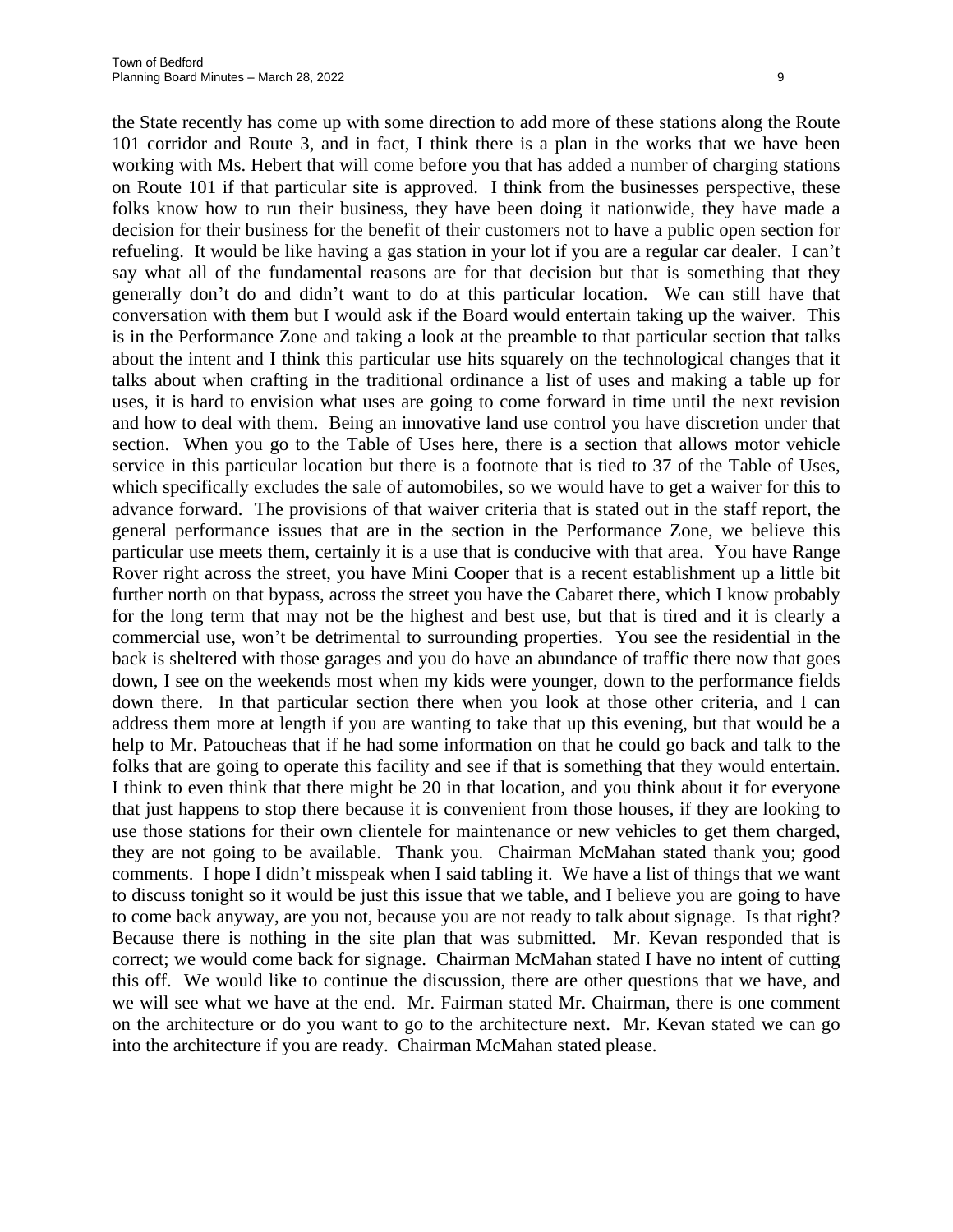Mr. Patoucheas stated I brought some samples with me this evening. This building shown is mainly a precast building. We will start at the front corner, which is the main kind of entrance in the corner of the building, which is glass on the first floor and above the white and red is metal panel, similar to what is across the street at Land Rover of Bedford. Most dealerships today that are being built are built this way. You see a lot of metal panel, precast, again, very similar to what is across the street. We do have this sample here which is basically a precast concrete panel. If you look here at the four light gray sections that run along South River Road is going to be comprised of that precast panel and you see the grooves here, the grooves will be vertical. The darker gray section is the same material; the grooves will run this way. Then up top, the lighter gray section, same material but they will not be grooved, they will be a smooth finish. The spec for this tenant is actually concrete block but we did not think that that would look very good, so we went with this higher cost, higher grade material, which is precast. This is not the representative color. What you see there will be the three colors that we use. The colors of the metal panel that I have passed around those are representative colors of the white and red. Ms. Hebert asked so the light gray on the image here is white? Mr. Patoucheas responded where you see the glass and then the red, then white panel. Ms. Hebert asked one color gray for the remainder of the building? Mr. Patoucheas responded no; there will be three colors. The four vertical kind of lighter gray sections is one color, then the darker section that is in between the vertical sections is another color and the vertical grooves will go this way on those four sections, that way on the darker section and then the light section up top will be flat, there will not be any grooves. Mr. Kevan stated the main building is 22 feet tall, the lighter gray columns that kind of break it up there are 24 feet wide and they are 25.7 feet tall, and those are the texture type materials. Then as you get to the front of the building, it is just shy of 26 feet tall. Mr. Patoucheas stated our signage will go above the red band, will run across the red band up top where it is the white metal panel, there will be a logo where you see sort of the red piece in the corner there will be a logo there and then I believe another logo on the far left corner. Mr. Kevan stated we will have to come back to you with exact size and so forth and how that would look.

Chairman McMahan asked are there any comments on the architecture? Mr. Newberry stated your rendering doesn't do justice to what you are actually planning. It looks worse in the rendering than it does once you see the material. Mr. Patoucheas stated this is a high-quality material. Again, their standard spec is just kind of a painted concrete block, but we didn't want that for our building and for the Town of Bedford, especially in this location, and given the fact that the frontage spans across South River Road and has that much bright, so the building isn't deep, you have to see the massing of the building so it is important. We wanted to break it up, we wanted to use it differently with the grooves going vertical, horizontal and I think this massing really broke up what could have been just a long, plain building. We thought this was the best way to break up the massing. Mr. Kevan stated and this would be the view that you are looking at from the intersection, if you were coming south to north, you would see this corner, you can see this would be the front face facing Technology Drive, so that showroom type area is in this corner and then as you come across, the doors facing the street the overhead doors are glass doors that are not panel doors. Ms. Malcolm asked could you tell me that again? This is facing Technology Drive? This is not the Route 3 view? Mr. Kevan responded this upper elevation is Route 3, the upper one is which faces South River Road, and this lower one on the right would face Technology Drive. Mr. Fairman stated I think it is an architecturally done well and I think it blends in well with the Land Rover across the street and generally. The one thing I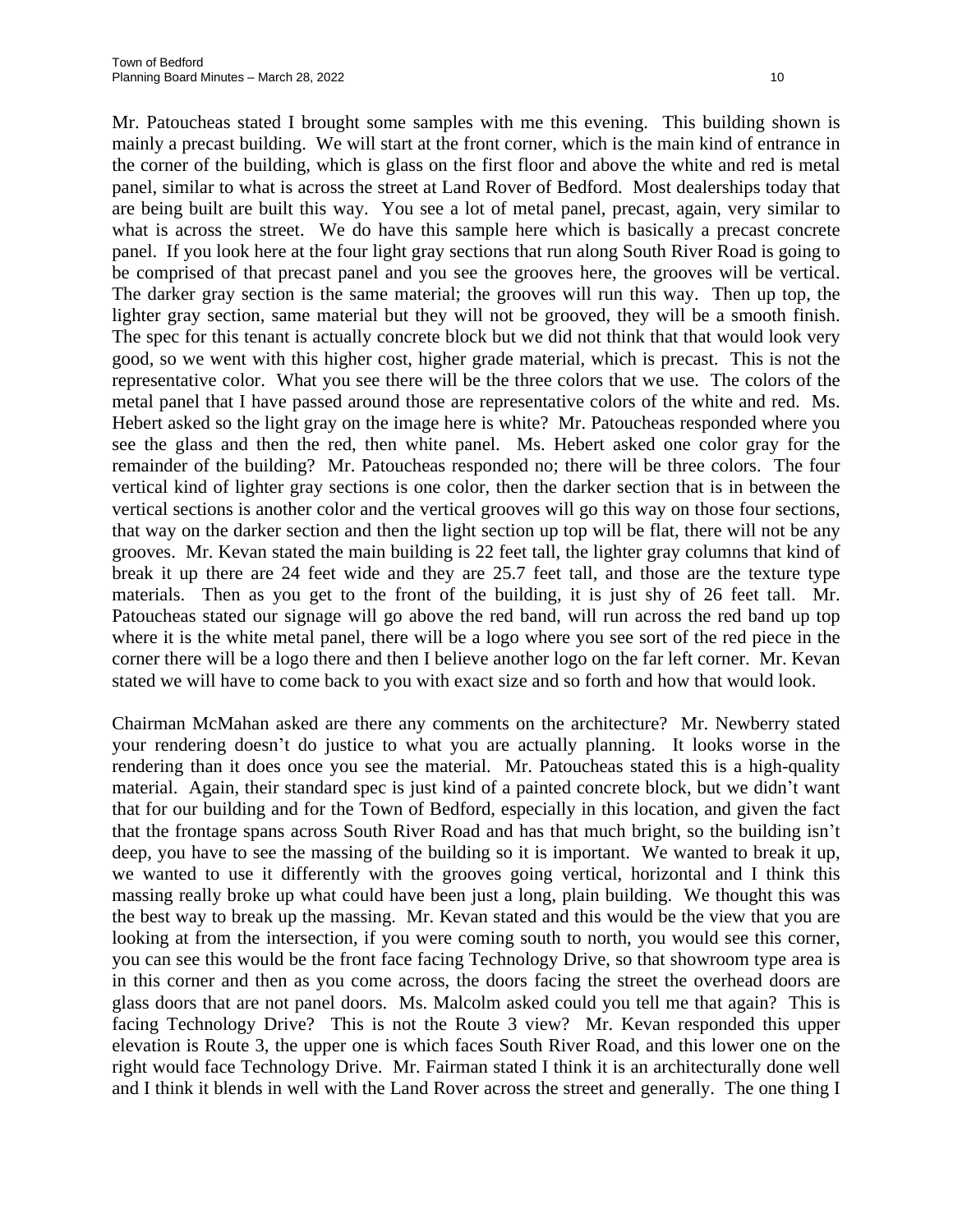wanted to bring up is something that staff mentioned. It is a good opportunity for a solar array and solar power. I am pushing very hard for reducing of greenhouse gases, and I think that this is a great opportunity to incorporate a good sized solar panel on the roof of that, reduce your power requirements and overall I think I would like you take a look at that and see if you can put solar power on that roof. It looks like it should be able to take it alright. Mr. Kevan stated we had raised the question with the tenant and at this point he wasn't willing to commit to that.

Mr. Newberry stated looking at staff notes we haven't talked about hours of operation. Mr. Kevan replied typically it would be roughly 7:00am to 7:00pm, and they would run some business hours during Saturday but we can get back to you with exact hours. Mr. Newberry asked that would be six days a week, seven days a week, eight days a week? Mr. Kevan responded Monday through Friday typically, 7:00am to 7:00pm, and then Saturday there would probably be similar hours, less maintenance, more on the showroom side on the Saturday. Mr. Newberry asked but they wouldn't be more hours on Saturday? Mr. Kevan replied no; we can get back to you with exact hours. I don't know if they would stay open later than the 7:00pm or they might go to 9:00pm.

Mr. Newberry stated I think Attorney Cronin addressed most of the criteria related to that waiver. Do you guys have anything that you want to add to making your case for addressing  $A -$ E? Attorney Cronin stated the criteria at Section 275-58 of the Zoning Ordinance:

- *A. To attract environmentally acceptable commercial, industrial, recreational, institutional, and residential uses to the District.*
- *B. To encourage diversity in the community tax base through appropriate flexibility in land use and land use development;*
- *C. To optimize financial return on public infrastructure investments and expenditures, including municipal sewer, municipal water supply, the Manchester Airport, Class I and II public highways, and the Merrimack River amenities;*
- *D. To minimize adverse traffic impacts on U.S. Route 3, the I-293/NH Route 101 interchange, surrounding local streets and roadways; and*
- *E. To preserve valuable historical, cultural, and natural features within the district and to minimize adverse environmental impacts such as water, air, light, noise pollution, flooding, clear cutting of vegetation, and the blocking of scenic views.*

Attorney Cronin stated this certainly would be a commercial use and I think it is on the cutting edge of environmentally acceptable uses to optimize the financial return on public infrastructure, investments and expenditures, including municipal sewer and municipal water supply, Manchester Airport, Class 1 and 2 public highways in the Merrimack River amenities. This particular commercial use currently has been vacant land, this proposal will be in the several millions of dollars by the time it is complete, and if you are looking at say a \$20 mil rate per thousand, probably 90 or thereabouts, ratio, you are looking at six figures, pretty close, annual tax revenue a year, with very little increased demand. It is an available corridor, easy access to fire, built to the life safety code standards by the applicable life safety code and building codes. In terms of adverse traffic impacts on Route 3, it is a relevant one here, this particular use being one of kind of a new feature in automobile sales, maybe not new for the electric industry, but where they have the JIT type of inventory planning just in time where they are not having a lot of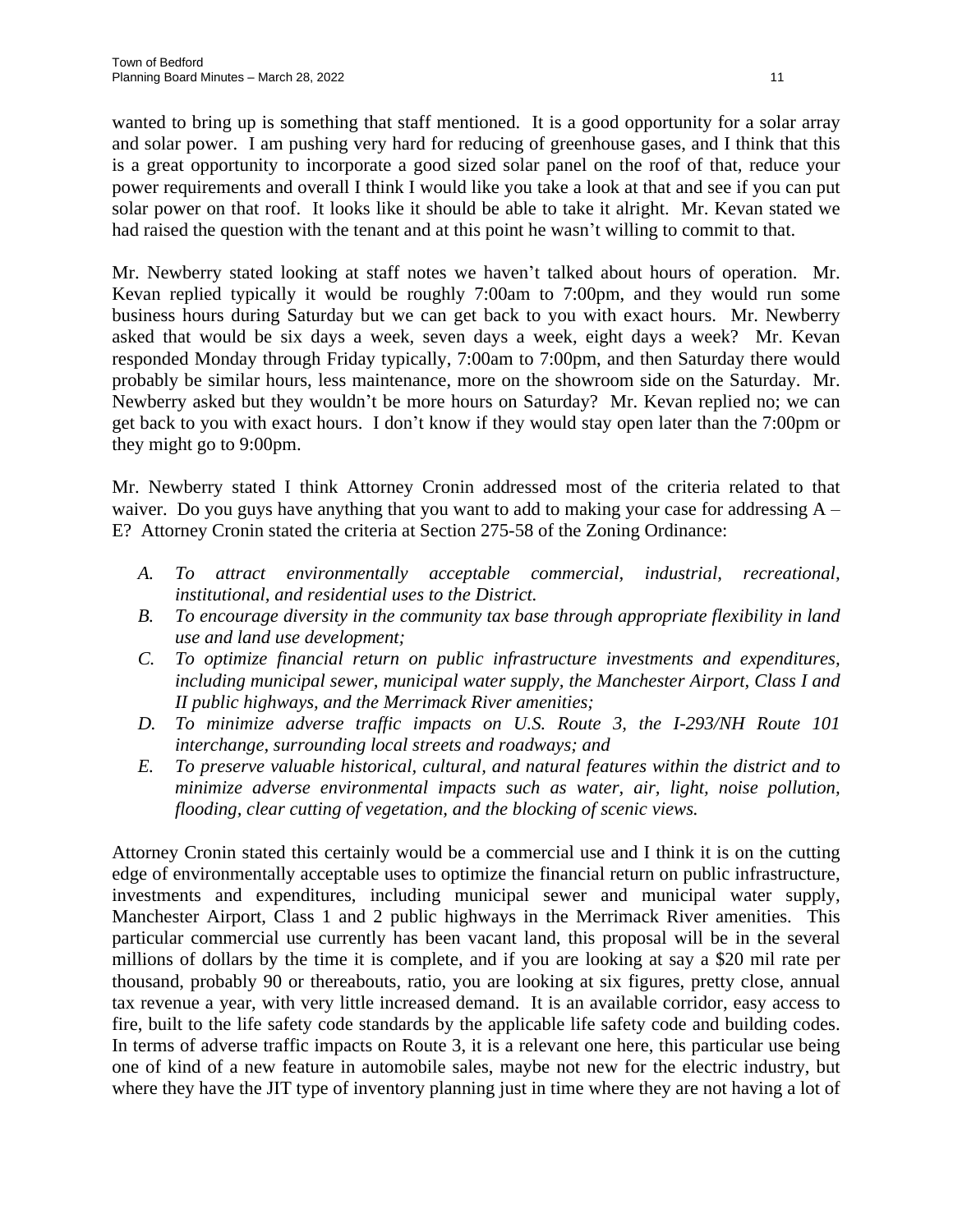irons sitting on lots and floor planning, you order it, it comes in, they might have some samples there. I read recently in *Wall Street Journal* where they were talking about the auto manufacturers now not having supply for the last several years are very pleased they are selling cars at sticker and above and some of them are giving some thought not to do business the old way of warehousing cars on lots but make inventory a little bit more scarce and more acceptable to ordering, so that definitely has a bearing on traffic. The traffic engineers have taken a look at this and I think in comparison to other uses on the corridor or other uses that could go in this site, it works from a parking perspective. To preserve valuable historical, cultural and natural features within the district and to minimize adverse environmental impacts, such as water, air, light, noise pollution, flooding, clear cutting of vegetation, and the blocking of scenic views: I think at this particular location I am not aware of any significant historical features on this lot or surrounding. You are bordered by Sullivan Tire, which is a block building to the south, you have Range Rover, which are very nice buildings across the street, we have talked about the Cabaret needing probably some upgrades and attention at some time in the future, but this design when the signage goes on it, when I have seen these buildings with the signs, really makes the building pop. It looks a little bit bland in the picture, but if you have the block signs along glass front place, it is a nice looking, attractive facility, and, again, generating a significant tax base.

Attorney Cronin stated that covers those criteria for the use waiver. I would be happy to entertain any questions that you might have.

Mr. Fairman stated I would like to come back to the environmental thing. Why not solar panels; I don't understand the hesitancy. Again, to my mind on new buildings it comes back to being a good citizen of this country to put in solar panels, it also saves money, it is a win, win, a payback isn't very long on a building that you plan to be there for a long, long time, payback on solar investment is really quite quick, relatively so, and I don't understand the reluctance of the owner to not put in solar panels on this great opportunity to help. Again, being a good citizen and you don't seem to want to be that. Attorney Cronin responded I will just take exception to that comment of their desire to be a citizen, and I appreciate the policy position in terms of solar power, but I am not the person spending the millions of dollars on this facility, pretty smart people that have developed this business, they know what they are doing, I am sure they have looked at all avenues, and in this particular case, that is not something that they are interested in. Thank you.

Mr. Nelson stated just one clarification on the traffic study. My sense is, and maybe a clarifying question, the charging stations that will be at this place, will they or will they not broadcast their availability status to the network of their vehicles? Attorney Cronin replied the answer to that is no. Mr. Nelson asked are there any other service centers in this company's network that operate that way or this will be completely unique here to Bedford? Attorney Cronin responded I can't speak to that. I am familiar with a few other locations; I have never inquired as to exactly how they do. I think they are consistent with this but we can ask that question and have an informed decision for you when we come back. Mr. Nelson stated I think that would be helpful because my sense is that they do broadcast their availability and that they are high capacity and that vehicles in the network see that availability and utilize those, which they should, that's a good thing. But significantly it does change the traffic that will be coming through; you can't model it solely on the service center. It would be good to understand. I don't believe there is any other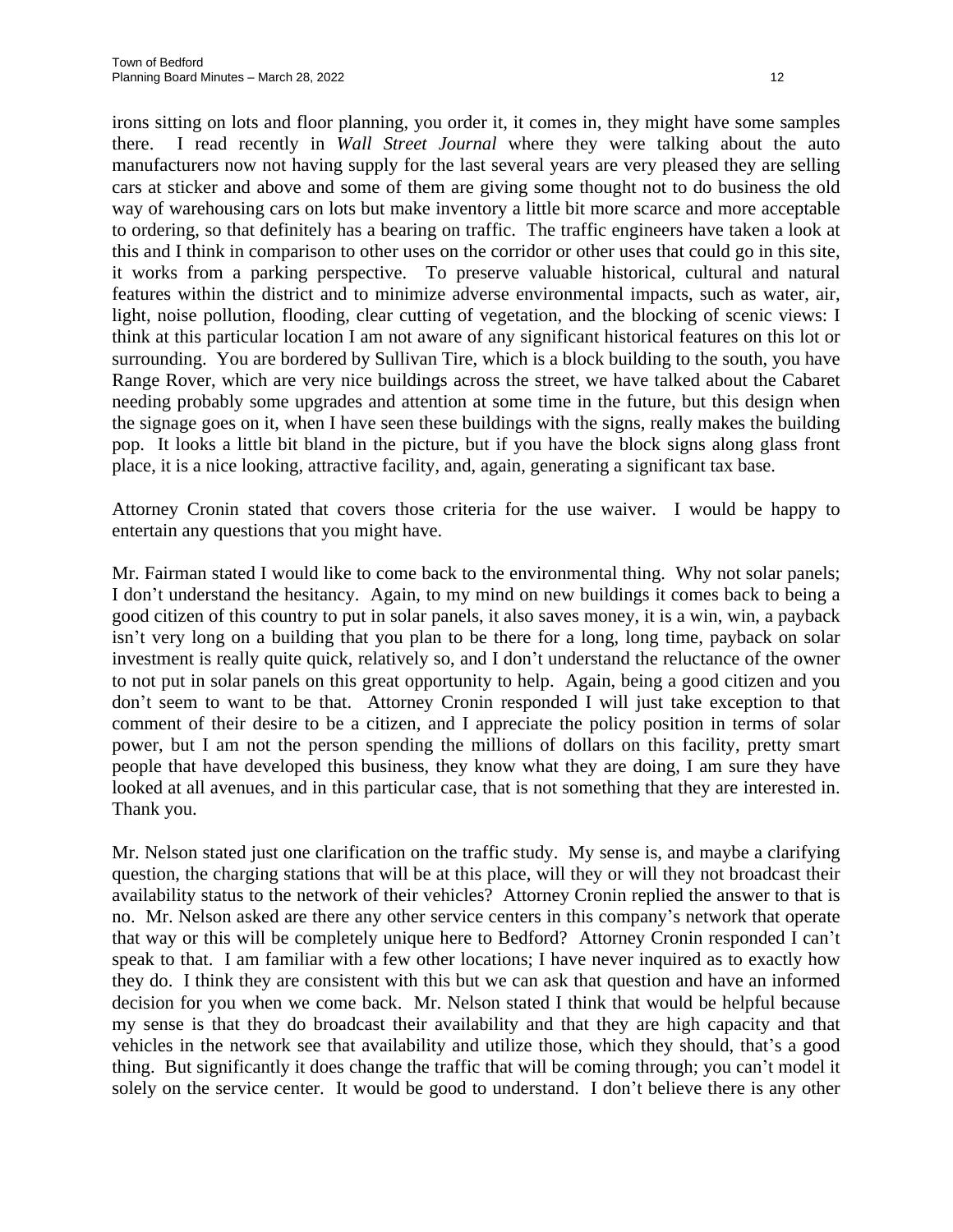service centers that I have been to for a specific network where they don't broadcast their availability and they are not usable by anyone that owns that model vehicle. I think it would be good to understand that. If it does, that is a good thing but you just need to model that appropriately and make sure that the traffic patterns support that for that use, that additional potential use. Attorney Cronin stated I have made a note of the questions and you made a good distinction there. Are they available generally to people in the public with this brand of vehicle; I think that is a really good question and I will get you an informed decision for that versus the public at-large in general. Mr. Nelson responded there are different levels where it is not visible to anyone, if you have this maybe specific brand and I can understand that, or it is visible to entire network, so it would be good to have some clarification because that would drive some sense of the additional traffic you might see through here if it is broadcasting as I think it probably will be to the network of that specific type manufacturer. There is modeling we could probably do that says there is X amount of incremental additional. Again, I think it is probably within the confines of what you guys have designed and built, but it would be much better to have an accurate representation of that than an incorrect representation of that. Attorney Cronin stated if the answer to those questions are no or in the negative, I will try and get you some reasons why. Mr. Nelson responded yes, that would be helpful to understand.

Mr. Newberry stated I see that in looking at staff notes here that there is another waiver for the landscaping. Could you just kind of go over where that is and what that entails. Mr. Kevan responded the second waiver was a request on the exterior pavement landscape strip where it abuts the side landscape area. On these two areas indicated on the screen instead of doubling up and having a pavement strip and a perimeter landscape area, we have asked for a waiver. We are planting the necessary plantings in these areas but instead of having more land reserve we have asked for a waiver. Just on those two sides.

Chairman McMahan stated taking a look at the staff report, there are a couple of things that were addressed. The hours, pickup for the dumpsters, do you have those established yet. Mr. Kevan replied I don't think we have exact hours for pickup for the dumpsters. If there is a limitation, I am sure we could work around that, but we are directly next to what was the event center, I am not sure if you were thinking there would be some limitation on dumpster pickup hours. Ms. Harris stated more towards the apartments. Mr. Kevan responded I understand that. Is there a timeframe you just don't want it before 7:00 or something like that in the morning? Ms. Hebert responded probably avoid early morning pickups. Mr. Kevan responded we can agree to that.

Chairman McMahan stated then there is lighting. Mr. Kevan stated like I said, I think our lighting met regulation. Like I said the fixture type that we are asked to use had higher intensities directly into the poles, and staff asked us to go back to see if we could find an alternative fixture that would have lower lighting intensities in those hot spots, which is directly below the pole, and we have agreed to do that. Chairman McMahan asked did we check on the other dealers on what candle power that they had for their parking areas? Ms. Harris replied I don't have that information. Chairman McMahan stated I think it is 0.4 to the 0.6:1 candle power and yours are 20 candle power. Mr. Kevan responded like I said, we are happy to go back and look at it and try to come up with a fixture that will have lower intensities. Chairman McMahan stated and maybe take a look at if you need all of those poles. You have 20? Mr. Kevan responded if you look at the photometrics, we do need the poles. You can see the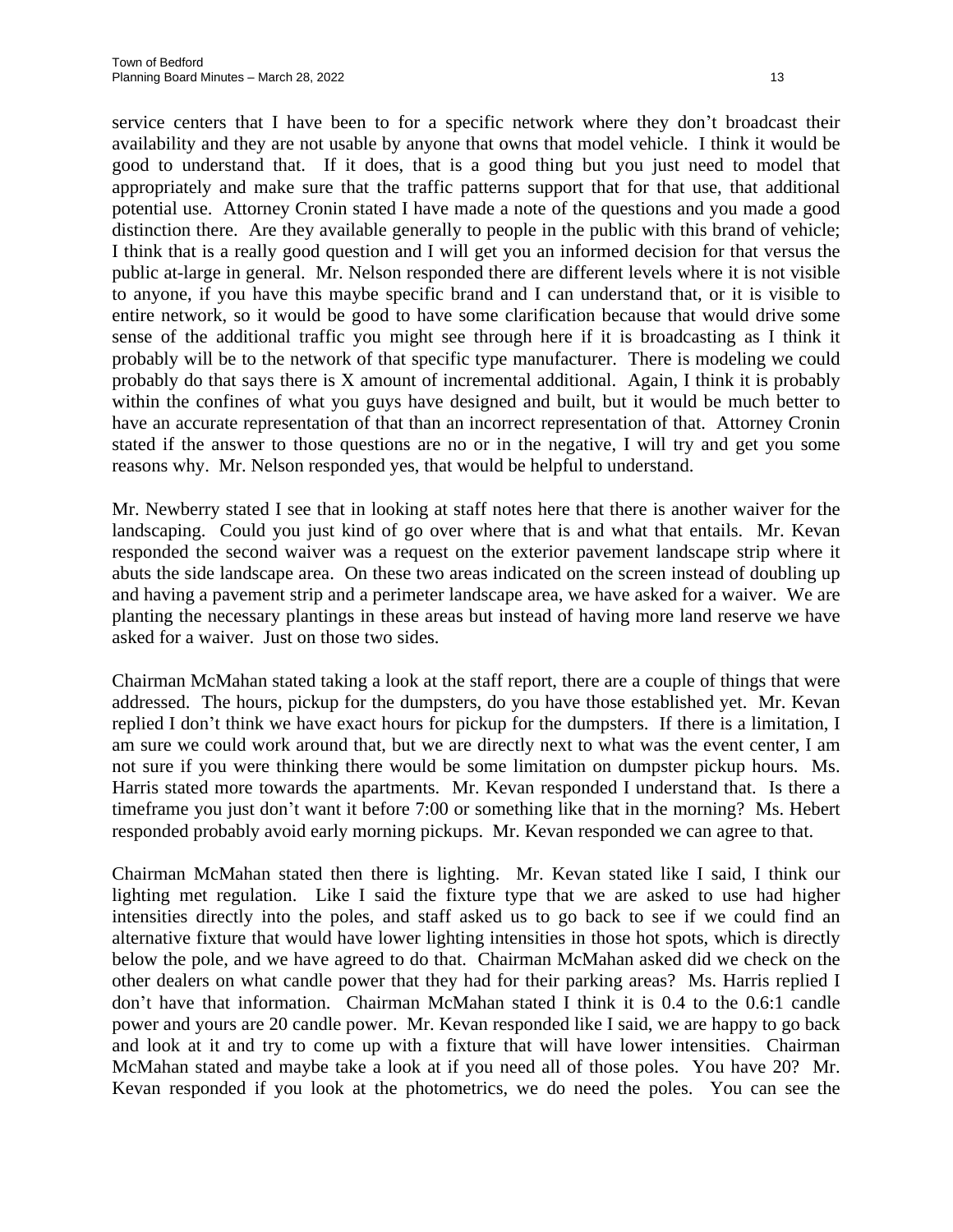distribution between them as far as getting an even distribution across there; we need the poles we have, we just need to adjust the fixture type. Chairman McMahan stated you can work with staff on that.

Mr. Kevan stated a couple of other things that we have talked about with staff or are in agreement with is adding a pedestrian access. Typically, if we are looking at a pedestrian access, you would want to make it ADA accessible. Because our driveway is at 8 percent, we can't run along that driveway, we have said we would be in agreement to add a sidewalk that would come across this parking lot and come to the front corner of Technology Drive. Technology Drive doesn't meet ADA, it is steeper than the requirement, but if we are going to put in a sidewalk, then we would have it meet ADA requirement and we could get to that corner we would be in agreement to do that. Chairman McMahan asked are there any thoughts from the Board on that? Mr. Fairman stated that solution sounds like a good one to me.

Mr. Kevan stated as part of our discussions on the traffic study, was that we would repaint or refresh the paint on Technology Drive just to clean up the left-turn lane through left and a rightturn lane, and then paint the Do Not Block markings on the road at the driveway location and we are in agreement to do that.

Chairman McMahan stated the question to the Board right now is are we willing to go forward with this site plan approval and the two waivers and agree that they will return for availability of pumps and signage when they come back. Mr. Fairman responded I will break that into two questions, the waivers versus site approval. Let's look at the waivers and then talk about whether we want to do site approval. Ms. Malcolm stated I need a clarification of this first waiver, to allow an automobile dealership in the Performance Zone as it is not a permitted use. Does that mean anywhere, anybody else can apply for it or is it specific to this application? Chairman McMahan replied it is not specific, a dealership needs a waiver to be able to put it in the Performance Zone. That is what that waiver is. Ms. Malcolm asked so somebody else coming along, if we approve this waiver, they are not automatically allowed to put an automobile dealership in the Performance Zone? Chairman McMahan replied no it is not. We did the same thing for two others, so there is a precedent for this. Ms. Hebert stated we do them case-by-case.

Chairman McMahan stated if we are ready for this, I would open this up for public comment. There were none.

# **MOTION by Mr. Newberry that the Planning Board grant the following waiver from the Bedford Zoning Ordinance:**

 **Section 275-61 and Table 2, Note 37 of the Zoning Ordinance, to allow an automobile dealership in the PZ District, as it is not a permitted use, because the applicant has addressed criteria A – E that support this requested waiver.**

**Mr. Quintal duly seconded the motion. Vote taken - all in favor. Motion carried.**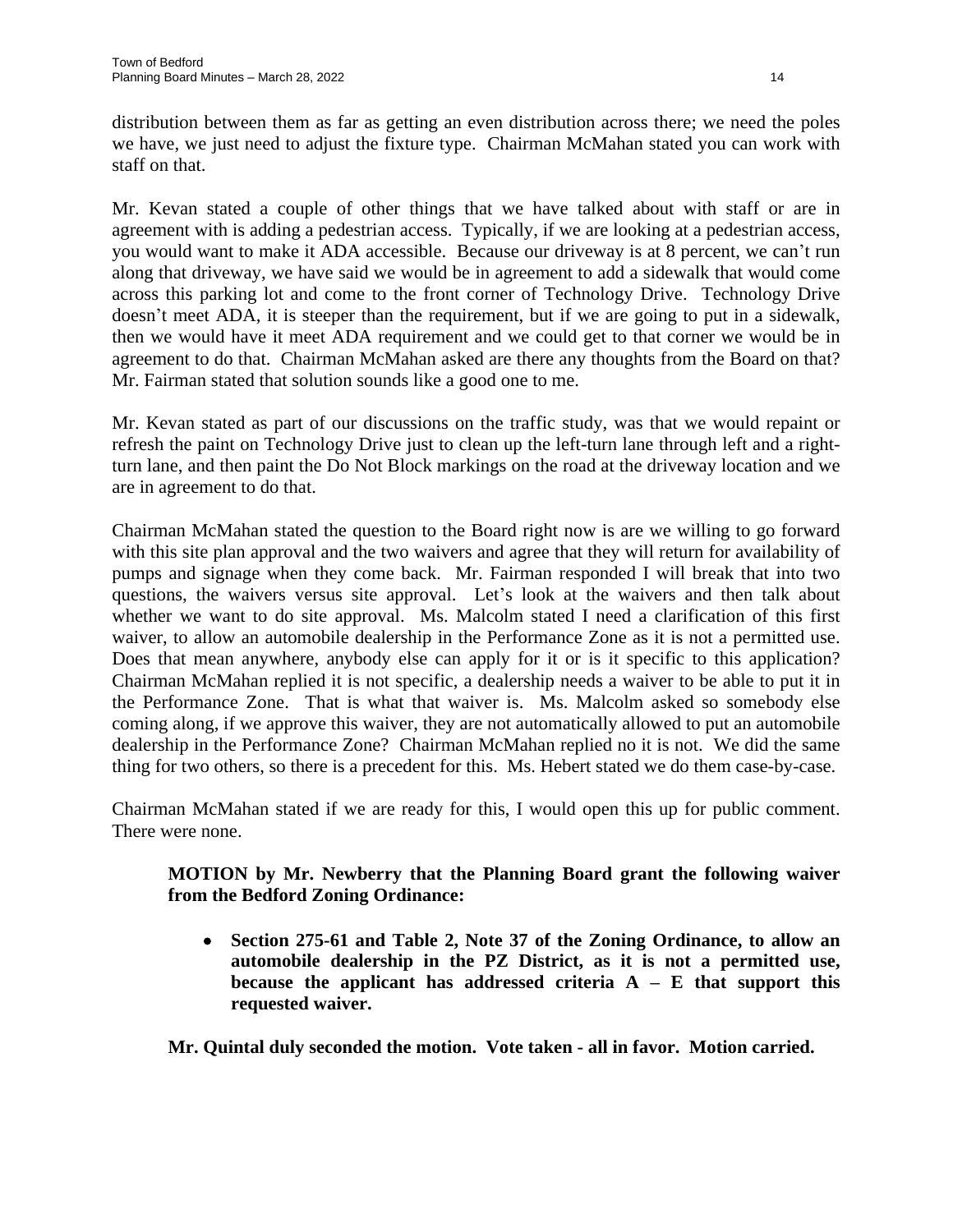**MOTION by Mr. Newberry that the Planning Board grant the following waiver from the Bedford Zoning Ordinance:**

 **Section 275-63(E)(5)(b), to waive the requirement for an exterior pavement landscape strip section where it would immediately abut a side or rear landscape strip (not facing a right-of-way), as was outlined by the applicant at this meeting.**

# **Mr. Quintal duly seconded the motion. Vote taken - all in favor. Motion carried.**

Chairman McMahan asked when is a good time for you to come back to take a look at the use of the pumps and the signage? When do you feel you can be ready? Mr. Patoucheas asked could I clarify something on the chargers? Chairman McMahan responded yes. Mr. Patoucheas stated if the tenant were to allow the use of these chargers for the specific brand that they are selling and not limit it to the customers that are there for service, would that be acceptable. Just so I understand what the ask is. I have made the ask once and the answer was no, but rather than going back and forth, I would rather just understand what the ask is. Would the Board approve the use of these chargers by not only the customers that are there for service but also owners of this brand of vehicle who are not there for service to use them. Chairman McMahan responded I think you might get a feeling of the Board and which way it wants to go, but obviously we can't take a vote and give you that information, so I will ask the Board what their thoughts are on that. Ms. Malcolm stated I would like that a lot better. Mr. Nelson stated I would think that that would be more consistent with the other service centers that the manufacturer may have, that would be my personal sense of it, is clarifying that that isn't already part of it. That was kind of what my point is. I didn't know you could segregate that out from being visible to the network, maybe it can, but I would confirm if it is or isn't, and if it is visible, then by its very nature, it will be used by people other than people that are there just for service and that will change the traffic utilization levels. I think it would just be clarification of that, and then in a much smaller service center than what you are proposing, I have seen eight or ten stalls of high-capacity charging that seems to be the averages, at least eight. I would just look and see across other service centers of something similar, maybe of the northeast or something, what is either are they accessible to that manufacturer's brand, publicly and visible on their network of availability, and then second, what is the number that a similar sized service center might employ. It seems slightly small for that size. It would just be interesting to get that feedback from a region. Mr. Newberry stated from my perspective I think what I heard the Board asking is to discuss with the potential tenant what they could do based on the comments and concerns expressed in the meeting this evening. Ideally I think that would be a publicly accessible set of chargers, but I think the Board is just looking for you and the tenant to take another look at what is possible there. Maybe the answer is nothing, maybe the answer is we can do a full public access or something in between. That is kind of what my interpretation of what I have heard this evening is, that is not me speaking for the Board. Mr. Patoucheas responded okay.

Mr. Newberry stated I think there were several other questions that came up; I think there is still some work to be done clarifying the traffic study. I didn't make a specific note of them but I think there were several other questions that the applicant was going to clarify and come back to the Board if we were to table this. Mr. Kevan responded there some minor things. We have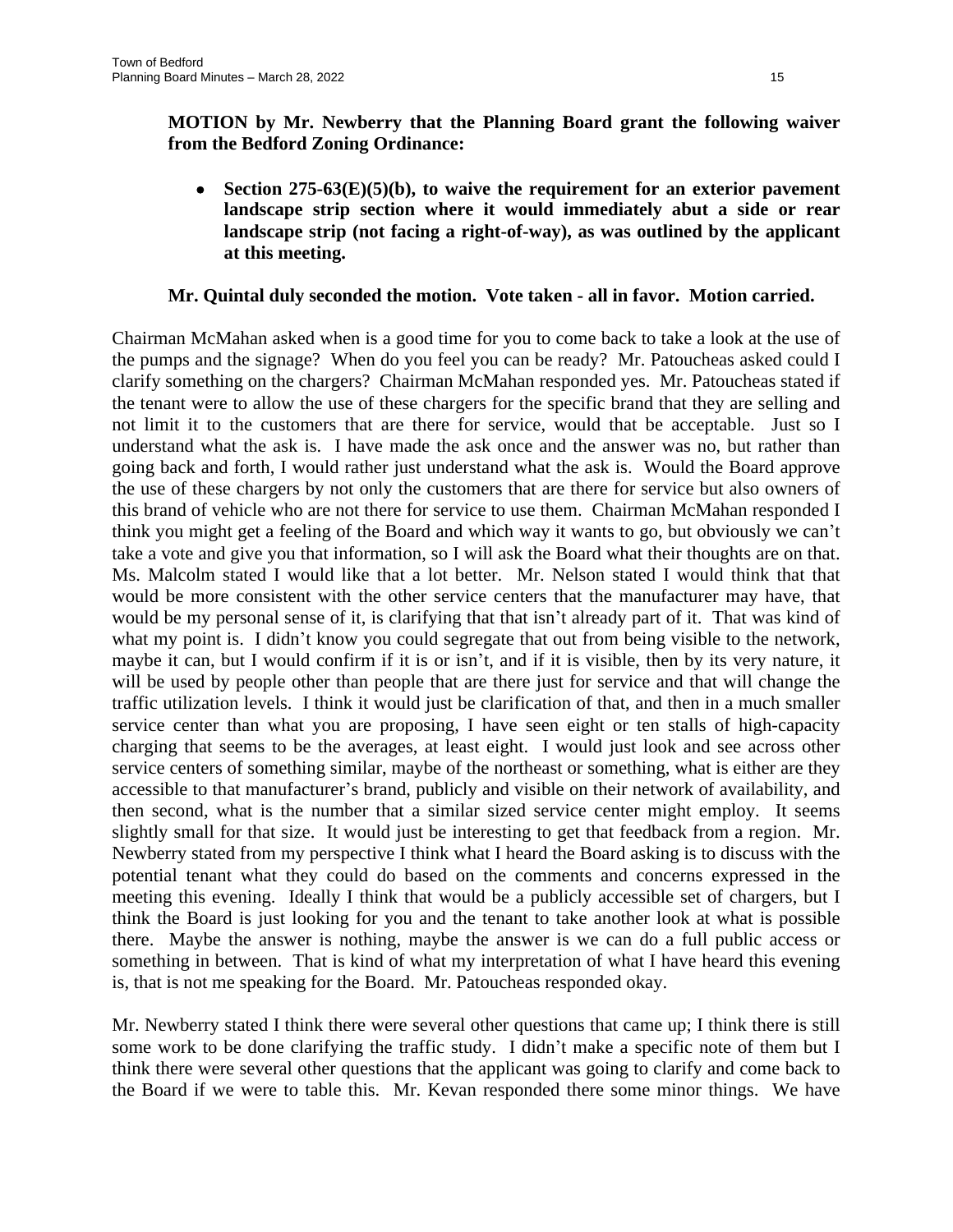resubmitted traffic, but if we are going to consider charging stations that are open, the question would be that will be an interesting one trying to figure out how to come up with a traffic number that is associated with that because that is pretty unique. We could work with staff to try to address that. Mr. Newberry asked would you be able to address signage also if you were to come back? Ms. Hebert stated the applicant may come back with a separate waiver application, they just would not be able to put any signs on the building that did not meet Town standards. Under the current application it is assumed that all of their signage would need to meet the Town dimensional standards and location requirements. If they need relief from that moving forward, the tenant has the option to come back to the Board with a separate request. Chairman McMahan stated Mr. Kevan, you have been here before, it is a rather restrictive in the zoning area. Mr. Kevan stated I am not sure as far as the actual tenant; my guess is that that may be a little while out before we would be able to come back. Our intention right now was that whatever signage we would propose would conform, and in the Performance Zone you are allowed a monument sign that is 32 square feet and my guess is we would place that probably up at the corner closer to the intersection of the road, and then you are actually allowed signage on sides that side streets and parking areas, so the signage that had been described to you where there would be signage on this wall as shown and on the end, we would just have to look at the location to see if it fits within your ordinance. But the idea right now was signage would conform to your standards and we wouldn't come back unless we had the specific tenant who knew exactly what they wanted. Chairman McMahan responded I can understand that, and you can work with staff. Mr. Kevan stated my guess is that we wouldn't come back with signage immediately, we would come back with answers to a couple of these questions. Mr. Newberry stated ignore my question on signage. Chairman McMahan stated with the understanding that if you are going to go outside, then you would come back and the Board would like to see the signs that you are going to put up and where they are going to be placed. Just like we would with anybody else. Mr. Kevan responded yes. Chairman McMahan stated so the signage will be taken care of in the future. When you come back it is just going to be the concern of what is going to be done with the charging stations, and that would be a condition of passing or voting on the site plan approval. Ms. Hebert responded that is correct. Chairman McMahan stated so whoever makes that motion, that needs to be included, and the signage couldn't go up without them coming back anyway, so it would be very much like Mr. Kevan has seen before. Mr. Kevan stated my guess is that the crux of the question is these charging stations, so we can go back to the tenant and discuss whether we can have them, that can be accomplished in relatively short time, but then adjusting the traffic study and having it reviewed may take a little bit more. Mr. Patoucheas asked do we need to address the traffic study or just review it? Mr. Kevan replied if we are going to add charging stations, we are going to have to change the traffic study because the trip generation will be different. Mr. Patoucheas asked when is the earliest point that we can come back? Ms. Hebert replied the April 18, 2022 Planning Board meeting, and then the next one is May 9, 2022. Mr. Kevan asked when would you need information? Ms. Hebert replied I don't have a sense of what the order of magnitude the charging stations would result in for the traffic study. I don't think it is going to be a lot of additional trips, and my sense it is not going to change the mitigation package significantly. If it did, we could require an additional review. Mr. Kevan stated why don't we do that and if we need more time, then we could ask to be continued off from that to the  $18<sup>th</sup>$  and then we will see if we can accomplish it by then. Ms. Hebert responded okay. Mr. Newberry stated speaking for myself, I would say based on staff's expert opinion, the traffic impact is probably not going to be so great that the detail couldn't be worked out with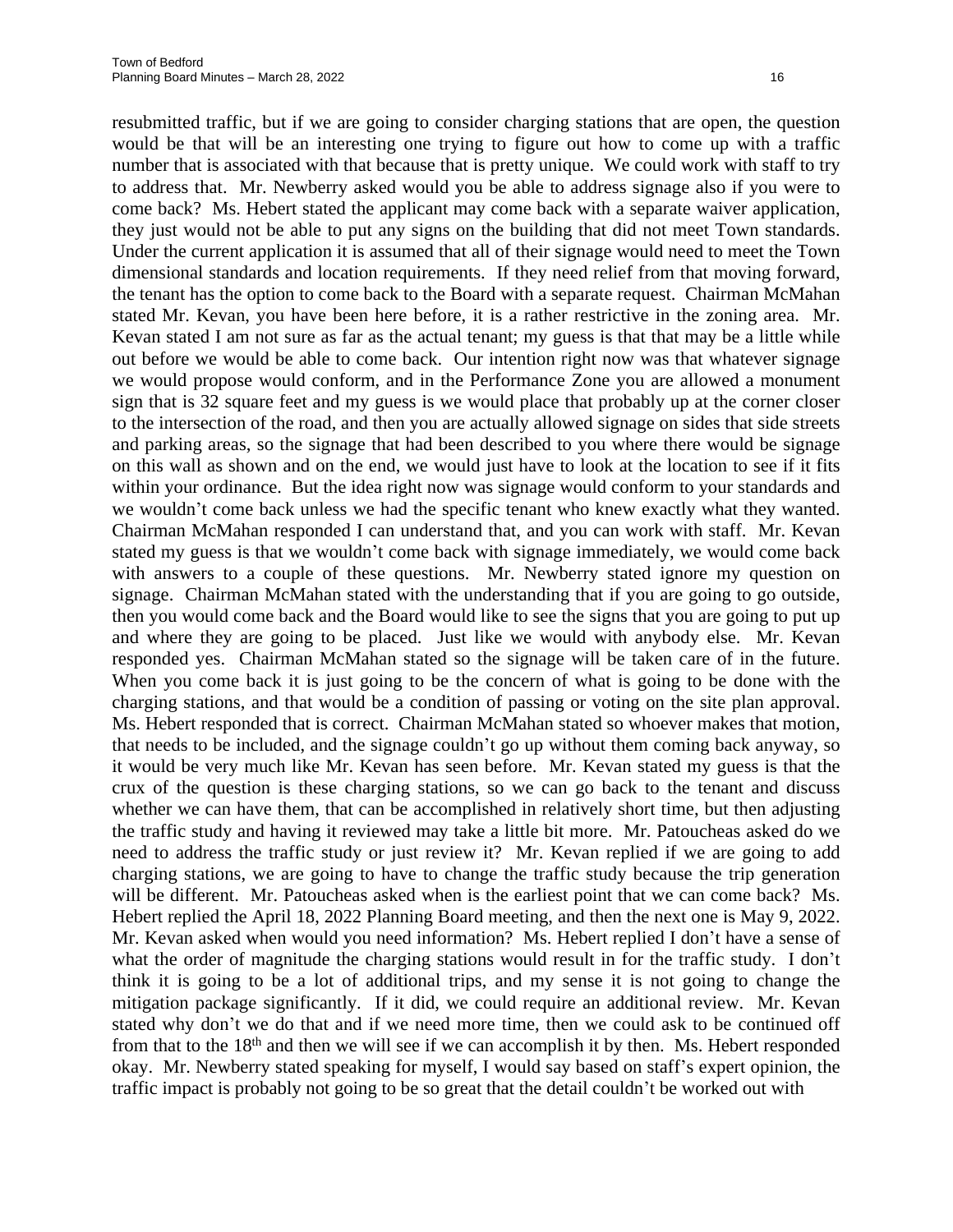staff and VHB. Mr. Kevan asked so if we just come back with an answer? Mr. Newberry stated speaking for myself, not the Board. Chairman McMahan stated that might change the traffic pattern, Mr. Newberry, if it is opened up to all public. We will look at what they have when they come back.

**MOTION by Mr. Fairman that the Planning Board table the application of South River Road Ventures, LLC (Applicant) & River Glen Development Partner c/o Adobe Builders of NE (Owner) requesting Site Plan Approval for a 41,486 square foot electric car maintenance facility and dealership, located at South River Road and Technology Drive, to the April 18, 2022 Planning Board meeting, and this motion will serve as public notice. Vice Chairman Duschatko duly seconded the motion. Vote taken – all in favor. Motion carried.**

# **Concept Proposals and Other Business:**

# **1. Housing Working Group**

Ms. Hebert stated for some background: At the Planning Board's September 2021 Workshop meeting the Board discussed appointing a working group to review Bedford's zoning for workforce housing and really opportunities for housing in Bedford in general. At the workshop we talked about establishing a committee or a working group that would take a deeper look at housing and kind of do an audit of what we have in our regulations and make recommendations for the Board's fall 2022 workshop. The establishment of the working group is supported by our newly adopted Master Plan, which includes the goal to provide opportunities for housing choice and more specifically states that the Town should continue to provide realistic opportunities for workforce housing development consistent with State law and to regularly access the effectiveness of Bedford's workforce housing ordinance. Additionally, State law requires municipalities to make reasonable and realistic accommodations for workforce housing and those opportunities need to include multi-family housing.

Ms. Hebert stated Bedford zoning for workforce housing was initially adopted in 2009 and about three years ago Bedford residents approved a petition zoning amendment to that zoning, which moved the housing as a permitted use from the Route 101 corridor to the Performance Zone, and by establishing the working group we are not suggesting that there be changes made immediately to the zoning, I don't have anything off the top of my head that I would change right now. I think that the Town should take a close look at it and have a group of people take a look at housing in general. It is a hot topic right now and has been a hot topic within the community and it is a topic that is of discussion statewide. We thought that it would be a good time to establish this working group and really take a look at what we have on our books for housing opportunities.

Ms. Hebert stated another reason to kick off this working group right now is that Southern NH Regional Planning Commission is also beginning the process to update what we call the Regional Housing Needs Assessment, and this is something that is done periodically. Vice Chairman Duschatko might know how every how many years they are supposed to do it. I feel like it is every seven years that they are supposed to update the Regional Housing Needs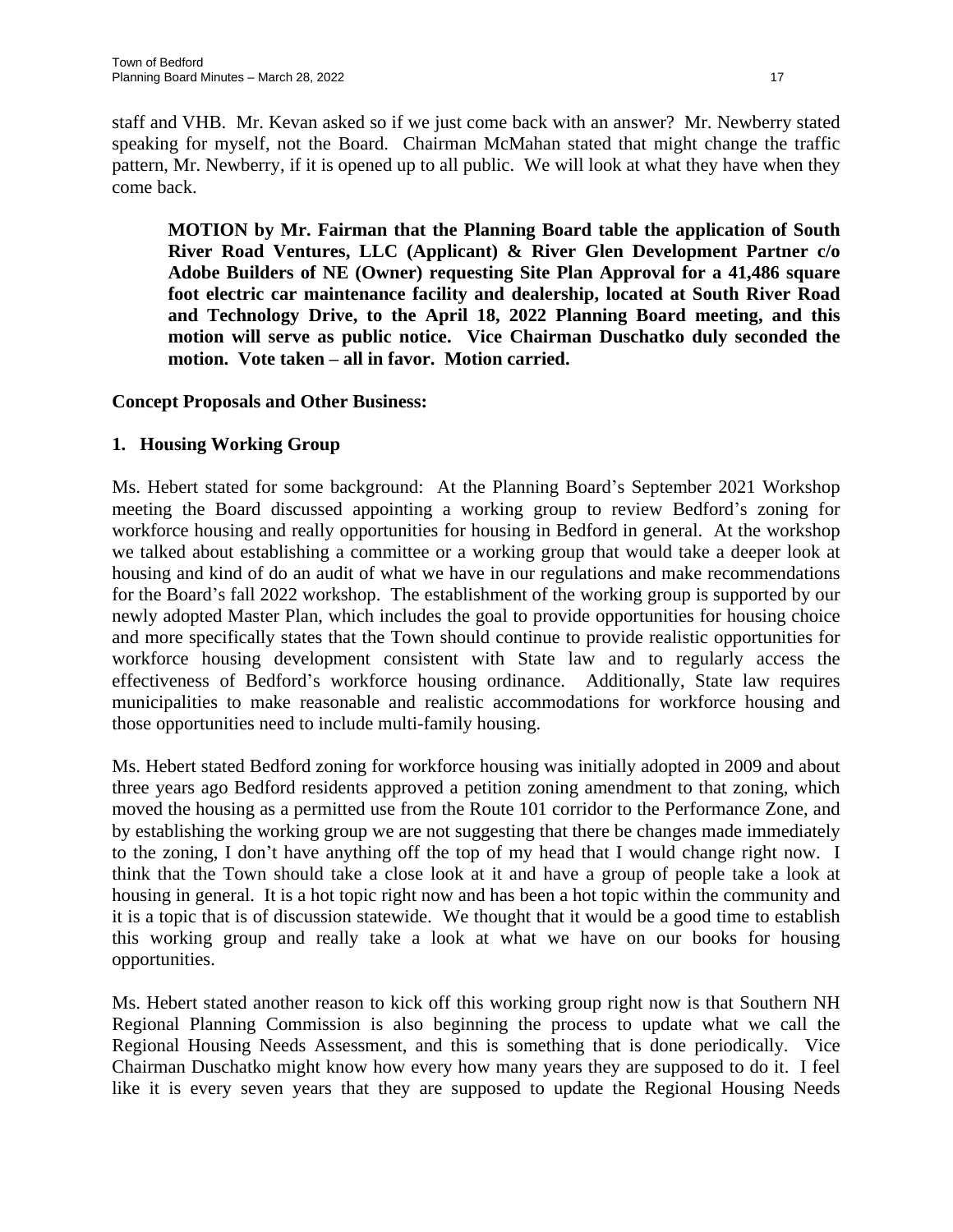Assessment, and it hasn't been done since the 2009 initial writing of our workforce housing zoning. Southern NH Regional Planning Commission is taking on this significant effort to update the Regional Housing Needs Assessment and all of the regional planning commissions in New Hampshire are undergoing that process right now with a due date for that analysis by the end of the year. So our hope is that we will have a working group established looking at housing and we will have this Regional Housing Needs Assessment hopefully coming out by the end of the year to help inform their work.

Ms. Hebert stated the housing needs assessment will identify challenges and opportunities within each of the communities to help inform community recommendations and it will also help compare communities to see what different towns are doing, and I think that will be an interesting analysis. Southern NH Regional Planning Commission has a website, there is a link included in our staff report to their website for this particular project and there is also a housing needs assessment public survey and would encourage all of you to log into that survey and answer the questions in the survey because that is how we are going to get Bedford's voice incorporated into this study. If you know of friends or have family who would be interested in filling out that survey as well, I would encourage you all to share that link with your friends and family because that will help to include Bedford's voice in this Regional Housing Needs Assessment. There is also a survey for employers, so if you are Bedford employer, consider taking both the public survey and the employer survey.

Ms. Hebert stated that is really in a nutshell what we are looking to do. We are looking to establish a group of volunteers, we are looking for two to three volunteers from the Planning Board and then those Board members would meet with staff and we need to do some outreach into the community. We would like to bring a slate of volunteers back to the Board for official appointment to the housing working group. I think we would like two to three Planning Board members and we would like another three or four community members to advise the group and then that group would bring their thoughts and ideas and recommendations back to the Planning Board at your workshop in September. Staff would provide staff support to the group and we would coordinate hopefully monthly meetings would be the commitment, with the first meeting beginning if we can as soon as April, if not we would look at May for our first meeting date. At this point it would probably be best to email staff if you have an interest in serving on the housing working group. I would be happy to answer any questions about the working group, and I would love to hear your thoughts on this.

Mr. Fairman stated I would like to comment on the survey. I would encourage people to do it. At the Southern NH Regional Planning Commission this last week Vice Chairman Duschatko and I saw a chart that showed the communities that had responded to the survey. Bedford was one that I think had the most number of respondents and some communities had none. I don't know that we have been asked before to do the survey, probably we haven't, I am a little concerned that the people that have responded at this point may be slanted in one direction. The word might have gotten out in that group of people that have one particular slant on the survey. Whatever your slant is, I think it is important that the Board step in and do the survey at any rate. Mr. Newberry stated word of warning though, if you just go there to look at the survey, it won't let you back in again. Apparently they have it set up so that people cannot multiple on the same location, at least, of the IP address. If you open it, go there planning to fill it out because if you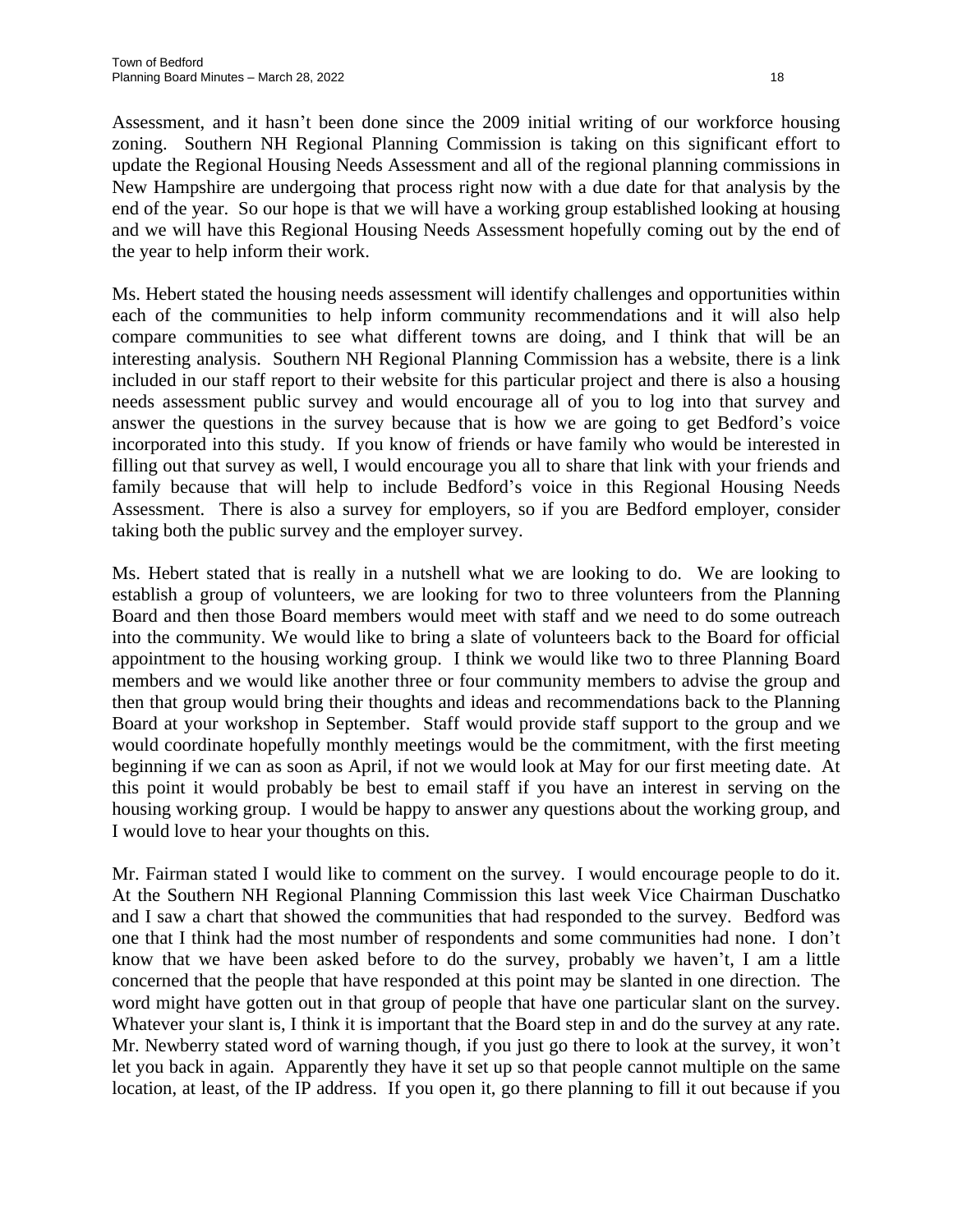don't, you probably will not get back in. I looked to get a sense of how they were approaching it, and one thing I did do that may have made the difference is they give you some little okay buttons and I hit one of those thinking that I couldn't get to the next page, but I figured out later than you can get to all of the pages without hitting the okay button. That may prevent you from getting locked out if you just want to look at the survey. The survey was interesting. Ms. Hebert stated I will send an email with a fresh link to the survey and you can forward it onto your friends. We are going to send it to all of our boards and commissions and ask everybody to respond to the survey. The Regional Housing Needs Assessment is a statewide effort and there are significant resources being put into it at the State level with consultants working on the demographic analysis. It will be interesting to see the results of it and I think it is important to have Bedford's opinions and voices included. Is there any way BCC could help spread the word on this? Ms. Hebert responded we could do a quick-link or a PSA on that. You can use either link that is being supplied to you. Vice Chairman Duschatko stated you have to be a little bit cautious, I believe, of having a huge response from Bedford. It is disproportional and the other towns would be thrown out or readjusted for proper statistic because they don't want to have one group influencing a region. Ms. Hebert asked have they had a wide response from other communities? Vice Chairman Duschatko replied no, but you can see as Mr. Fairman points out, probably 3-to-1 over everybody else. Mr. Fairman stated yes, but the numbers that we had was very small. Vice Chairman Duschatko stated but if that proportion stays the same, then we will be brought down to where it is proportionally. Mr. Newberry stated I would think the final analysis should take into account not only the volume but also the general spread of that volume. Vice Chairman Duschatko responded that is basically what I am saying. They will adjust it to try to make it equal in terms of proportions, so if Bedford came in at two times the response of Derry, for example, something is going to be wrong. Derry is not going to be raised up but Bedford will be dropped down. Mr. Newberry stated I would think part of the analysis would also look at the distribution of that volume, are they distributed similarly, not just volume. Vice Chairman Duschatko stated here is the other problem with the survey, it is Internet based. If you don't have Internet capability, for the most part you are not going to get it unless somebody walks you into a library or other facility. They are trying to find ways to get a broader outreach. Ms. Hebert stated it is an information survey, I don't think it will be statistically recorded. Vice Chairman Duschatko stated whatever comes out of it, it is going to require some analysis, and the entire state is the same feeling. I just bring it out because that is going to happen.

# **V. Approval of Minutes of Previous Meetings:**

**MOTION by Ms. Malcolm to approve the minutes of the February 14, 2022 Planning Board meeting as written. Mr. Sullivan duly seconded the motion. Vote taken; motion carried, with Mr. Nelson abstained.**

# **VI. Communications to the Board:**

The next Planning Board meeting is scheduled for April 18, 2022.